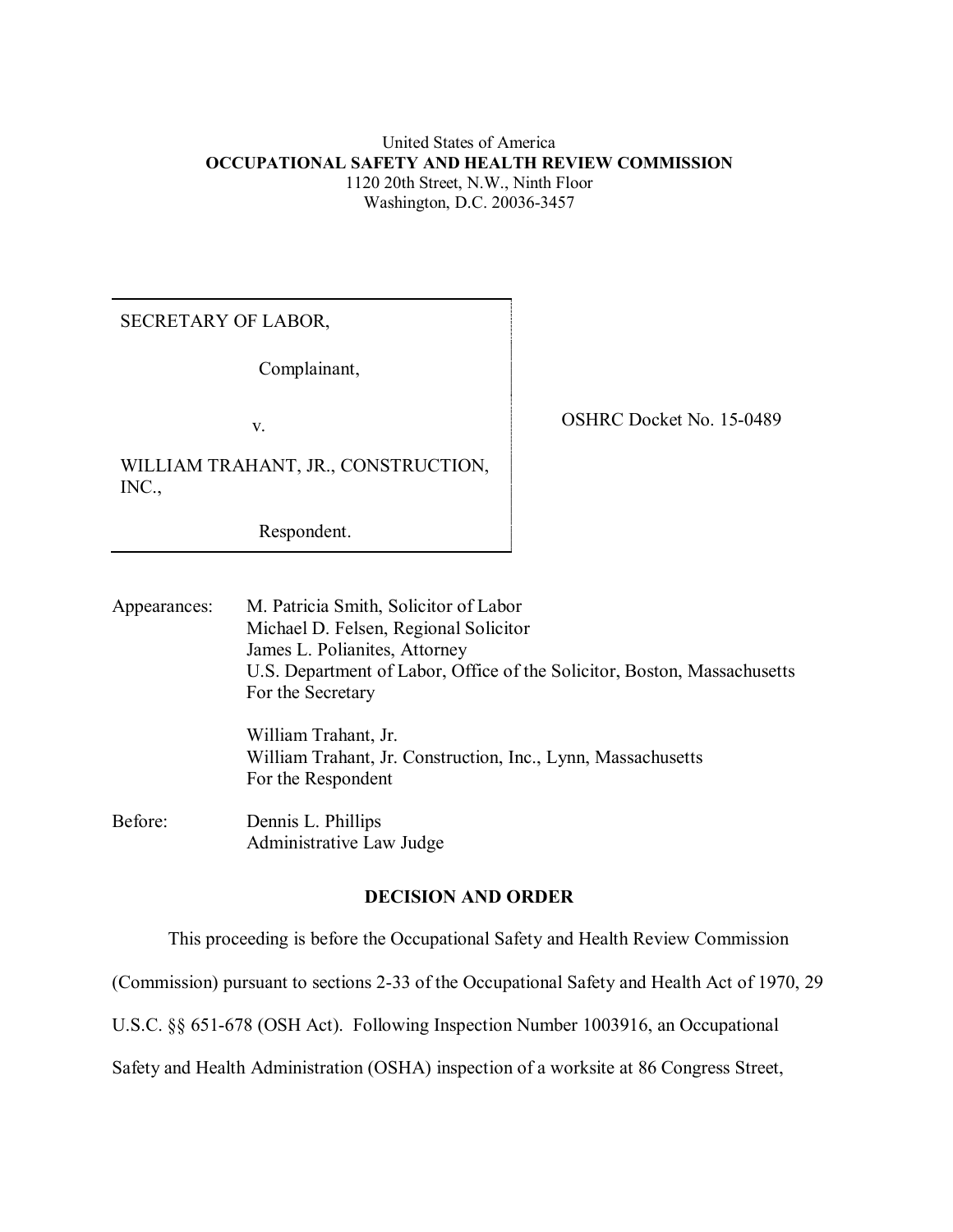Salem, Massachusetts, 01970 (worksite), OSHA issued three citations to William Trahant, Jr. Construction, Inc. (Trahant or Respondent), alleging violations of OSHA's construction standards and proposing a total penalty of \$43,560. (Tr. 21; Ex. 1). Respondent filed a timely notice of contest, bringing this matter before the Commission. The parties filed pre-hearing pleadings and a hearing was held in Boston, Massachusetts on January 6, 2016. Respondent did not appear at the hearing. The Secretary filed a post-hearing brief. Respondent did not file a post-hearing brief. For the reasons set forth below, the Court affirms all citations and proposed penalties.

#### **JURISDICTION**

The evidence establishes that, at the time of the OSHA inspection, Respondent was performing roofing work on a residential construction site in Salem, Massachusetts. (Tr. 18,58). Roof repair qualifies as "construction work" which is defined as "work for construction, alteration, and/or repair, including painting and decorating." 29 C.F.R.  $\S$  1926.32(g). The construction industry as a whole affects commerce, and even small employers within that industry are engaged in commerce. *Slingluff v. OSHRC*, 425 F.3d 861, 866-67 (10th Cir. 2005); *Clarence M. Jones, d/b/a C. Jones Co.*, 11 BNA OSHC 1529, 1531 (No. 77-3676, 1983). The record also establishes that Respondent had at least one employee who was working as a roofer on Respondent's worksite. (Tr. 16; Exs. 3, 4 at pp. 1-2). Additionally, Respondent admits in its pre-hearing pleading that, as of the date of the alleged violations, it was an employer engaged in business affecting commerce within the meaning of section  $3(5)$  of the OSH Act. (Answer at  $\P$  3-4).

Based upon the record, the Court finds that at all relevant times Respondent was engaged in a business affecting commerce and was an employer within the meaning of sections

- 2 -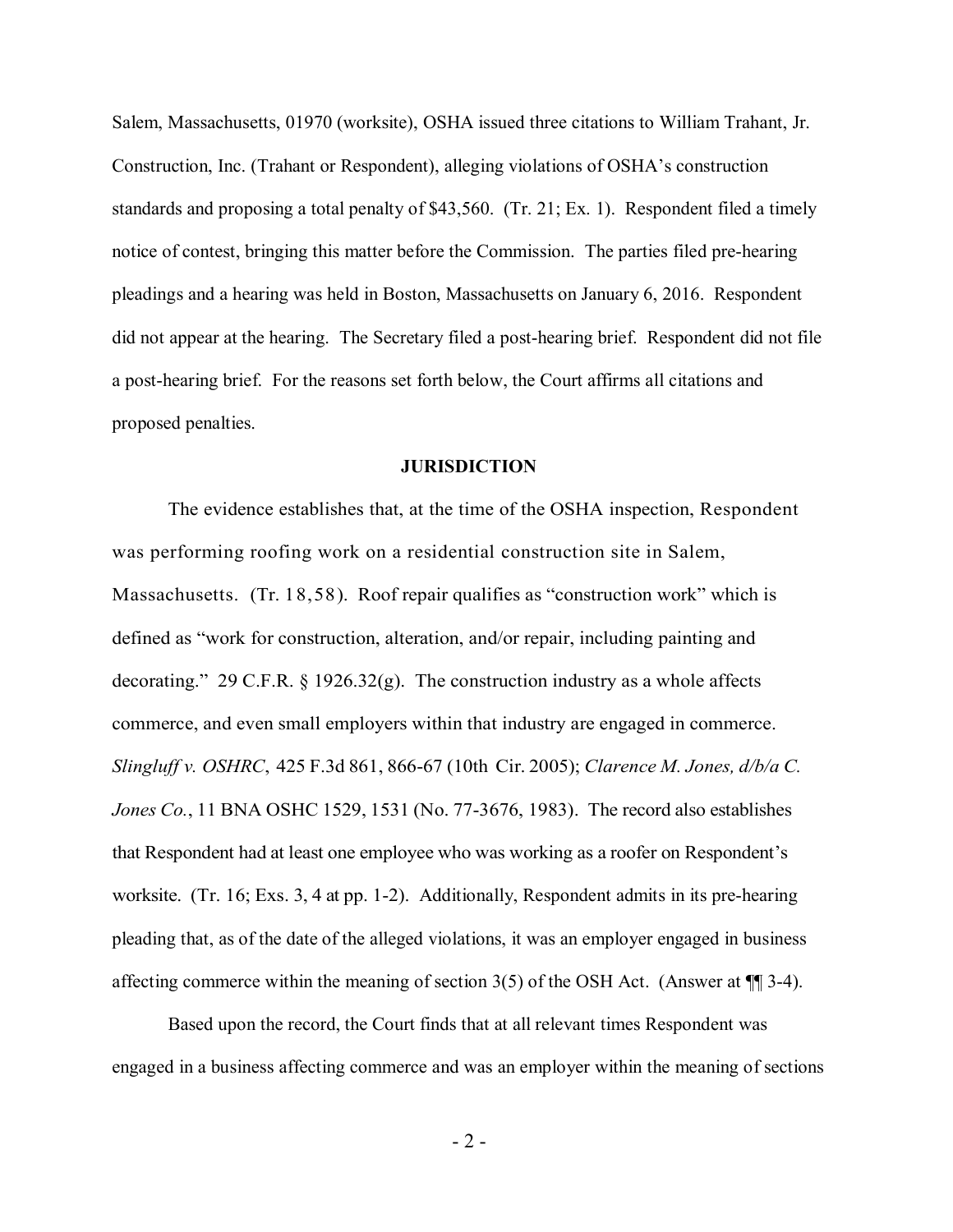3(3) and 3(5) of the OSH Act. The Court concludes that the Commission has jurisdiction over the parties and subject matter in this case, and Respondent is covered under the OSH Act. (Answer at ¶ 2, where Respondent admits jurisdiction).

### **BACKGROUND**

#### *OSHA Inspection*

On October 27, 2014, an anonymous caller reported to OSHA alleged fall protection violations on Respondent's worksite in Salem, Massachusetts. OSHA registered the complaint and dispatched Compliance Officer (CO) Donald Naim to inspect the worksite that same day.<sup>[1](#page-2-0)</sup> Upon arrival to the parking lot of the worksite in the early afternoon, CO Naim observed employees working on the roof of a residential building and some workers on the ground cleaning up debris that the roofers were throwing from the roof. The building was two and half stories high and the workers were repairing the top of a dormer on the roof. The roofers were at least 28 feet high from the ground. (Tr. 18-21, 28, 58, 88-89; Exs. 1-11, 17).

Respondent had been working on this worksite for "an hour or two hours" by the time CO Naim had arrived. There were six roofers: some of the roofers were secured from fall hazards because they were wearing fall protection harnesses with lanyards attached to an anchor, and some were unsecured because their fall protection device was not attached to an anchor, or, allegedly, in some instances their fall protection device was attached to an inadequate anchor. CO Naim noted that, in one instance, one employee did not appear to have a harness on at all. There were no guardrails on the roof. There were at least four workers on the ground, directly beneath the roofers, clearing the debris that the roofers were throwing from the roof. These workers were not wearing hard hats. (Tr. 24, 32-33, 58-59, 60-62, 83, 90-95).

<span id="page-2-0"></span> $1 \text{ CO}$  Naim has been familiar with OSHA's construction safety regulations for more than 25 years, initially as a safety manager and later as an OSHA CO for the preceding 8 years. He has performed about 500 OSHA investigations of fall hazards in roof construction. (Tr. 17-18).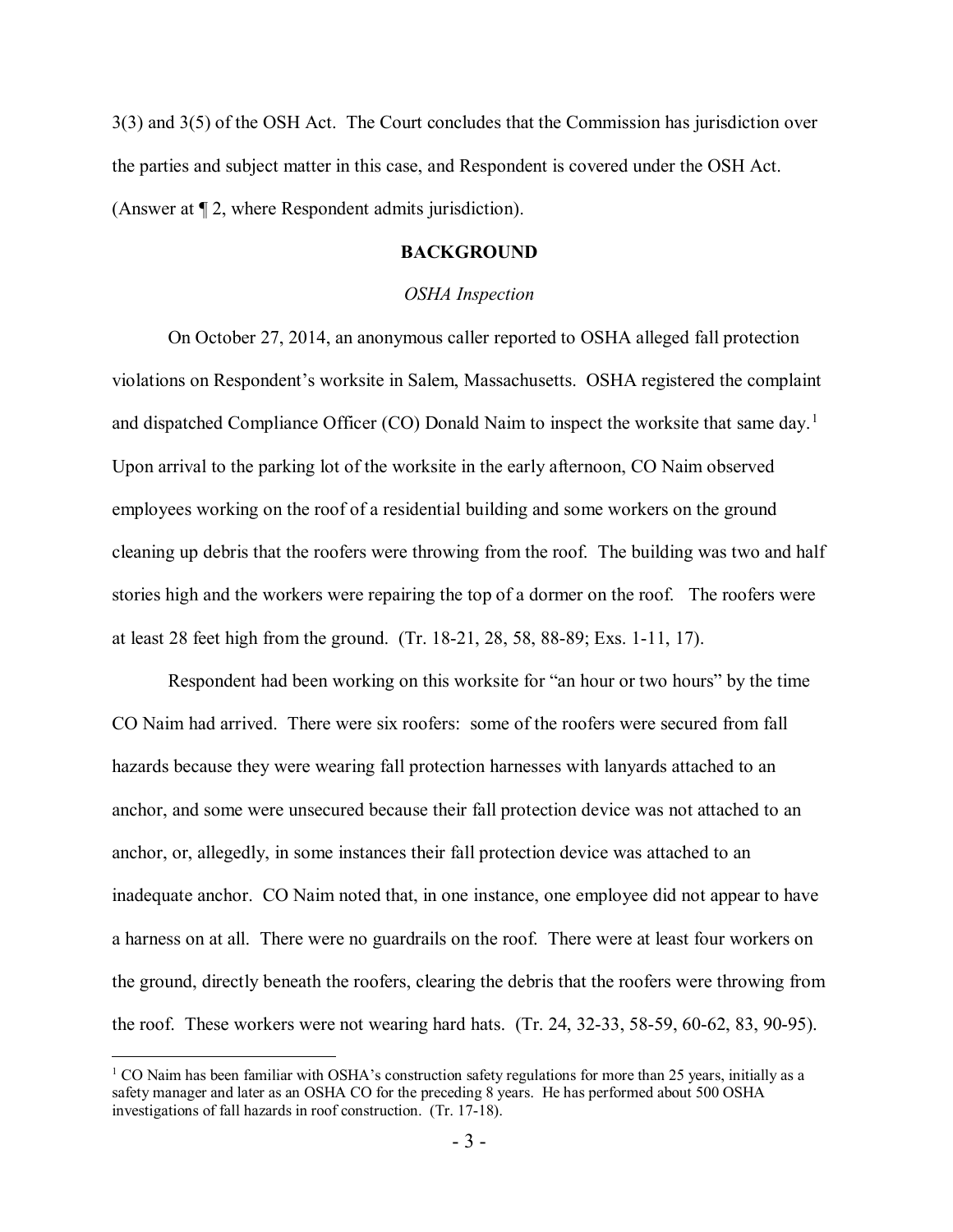From the parking lot, CO Naim took photographs of the worksite and the workers. Ken Richards, Respondent's sales foreman, walked over to CO Naim, who showed Mr. Richards his OSHA credentials as they met. CO Naim testified that he had met Mr. Richards on previous OSHA inspections. Mr. Richards listed himself as a Trahant employee working on the ground of the worksite that day, and later also filled out CO Naim's "contact sheet."<sup>[2](#page-3-0)</sup> CO Naim asked Mr. Richards to get William Trahant's attention because CO Naim noted that Mr. Trahant was working on the roof while not being tied off and he wanted to talk with him.<sup>[3](#page-3-1)</sup> CO Naim noted that Mr. Trahant was wearing a fall protection harness, but with no lanyard on it. (Tr. 22-23, 75, 80-84; Ex. 4, p.2).

Mr. Trahant came down from the roof and met with CO Naim. Mr. Trahant told CO Naim that all of the workers on the worksite were his employees, and none of them were subcontractors. CO Naim testified that Mr. Trahant told him that he did not have enough anchors for the roofers working on the rooftop. CO Naim also testified that Mr. Trahant did not have enough hard hats for the workers gathering debris on the ground. CO Naim asked Mr. Trahant why some of Respondent's workers had no fall protection despite the working conditions on the worksite. He also asked Mr. Trahant to explain how these fall protection violations were not a "willful disregard" of the fall protection standard. Mr. Trahant told CO Naim that the project was a small job and he "just wanted to get it done with." He also told CO Naim that the harness lanyard got in his way and he trips over it. According to CO Naim, Mr. Trahant could not explain why it was not willful, and agreed that it was willful.<sup>[4](#page-3-2)</sup> With

<span id="page-3-0"></span> $2$  CO Naim explained that during this inspection, he asked Mr. Richards to write down the names of the employees pointed out by CO Naim, as well as Respondent's total number of employees. (Tr. 82-84).

<span id="page-3-1"></span> $3$  Mr. Trahant was Respondent's owner. Mr. Richards agreed with CO Naim that Mr. Trahant was not tied off. (Tr. 23, 26).

<span id="page-3-2"></span> $4$  CO Naim testified that Mr. Trahant admitted he could not explain why this was not a willful disregard of the fall protection standard; and instead said: "You're right, it is willful." (Tr. 24-25; Ex. 3, p. 6).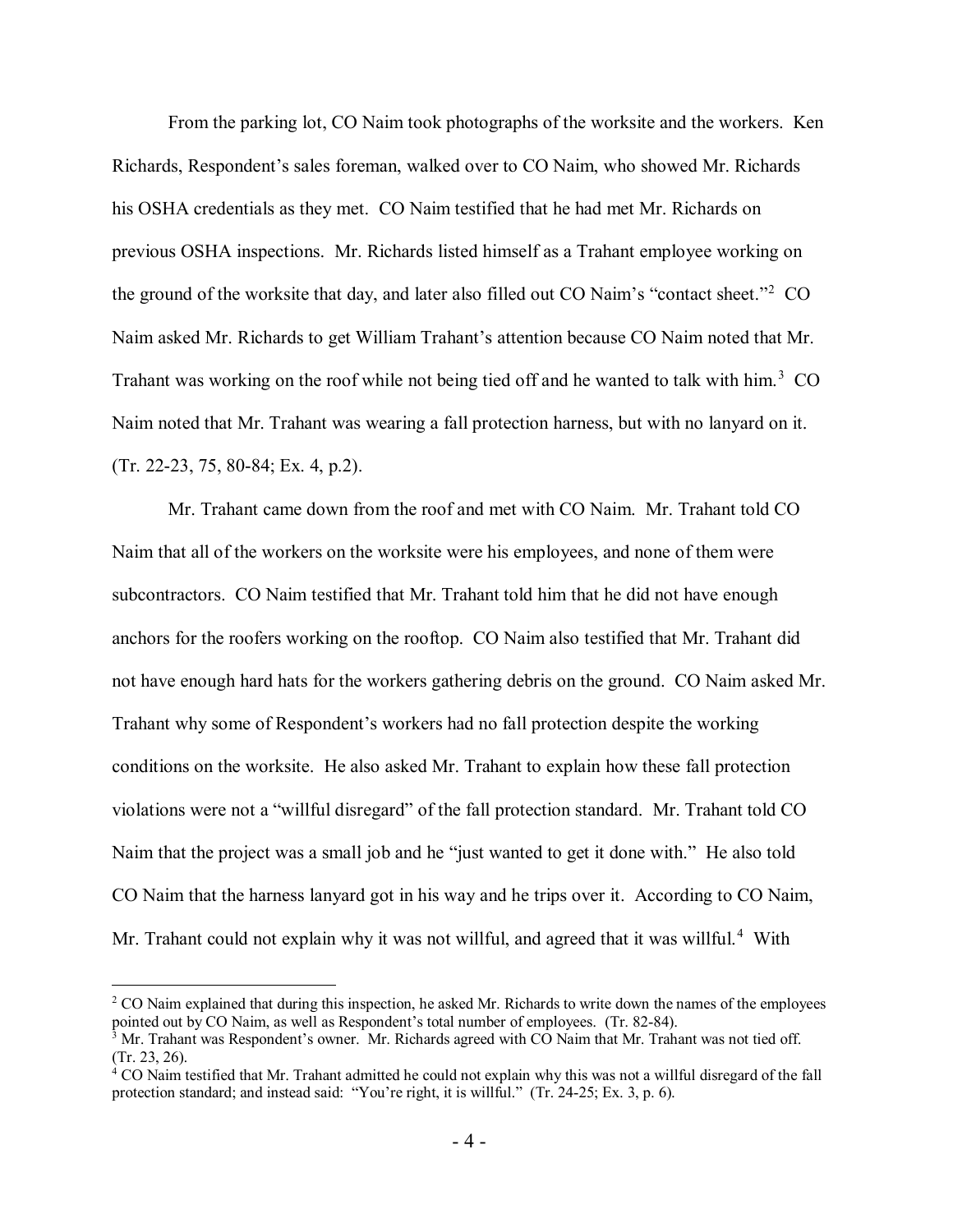regard to training, CO Naim testified that Mr. Trahant "indicated that he talked to" his workers, but he could not produce written documentation of any training. (Tr. 23-26, 32, 68, 71-72, 83, 86).

CO Naim then got the names of the workers on the site with the help of Mr. Richards. CO Naim testified that the workers correctly tied off continued to work after Mr. Richards called those who were not tied off down to the ground. One of these roofers who descended from the roof was Jim Eager, a relative of Mr. Trahant. CO Naim interviewed Mr. Eager, who was not wearing any sort of fall protection harness and "did not indicate that he had any sort of training related to the work he was doing and the fall hazards and the gravity of what a fall could do to him from working the way he was working." CO Naim did not interview any of the other workers. [5](#page-4-0) (Tr. 25-27, 62, 70-71, 81).

CO Naim then walked around the worksite. He started to ascend the only ladder on the worksite leading to the roof. As he continued up the ladder, CO Naim noted that some rungs on the ladder were damaged and that there were splits in the rails. From the top of the ladder, CO Naim looked over the roof and noted the fall protection used by the roofers.<sup>[6](#page-4-1)</sup> He particularly noticed that some of the anchorages for the fall protection lanyards were not adequately installed, and that more than one worker was tied off to a single anchor. (Tr. 28-32, 51-52, 54-55, 91-92).

CO Naim descended the ladder and talked with Messrs. Trahant and Richards. He told them about his observations about the ladder, hard hats, and anchorages. Respondent took the ladder out of service and removed the workers without hard hats from the hazard area. CO

<span id="page-4-0"></span><sup>&</sup>lt;sup>5</sup> CO Naim testified that not all of the employees "spoke English very well. So – and a lot of the employees were reluctant to speak to me." (Tr. 81).

<span id="page-4-1"></span><sup>6</sup> CO Naim testified that he stood four feet from roofers at this point. CO Naim had no fall protection so he did not leave the ladder. (Tr. 22, 28, 46).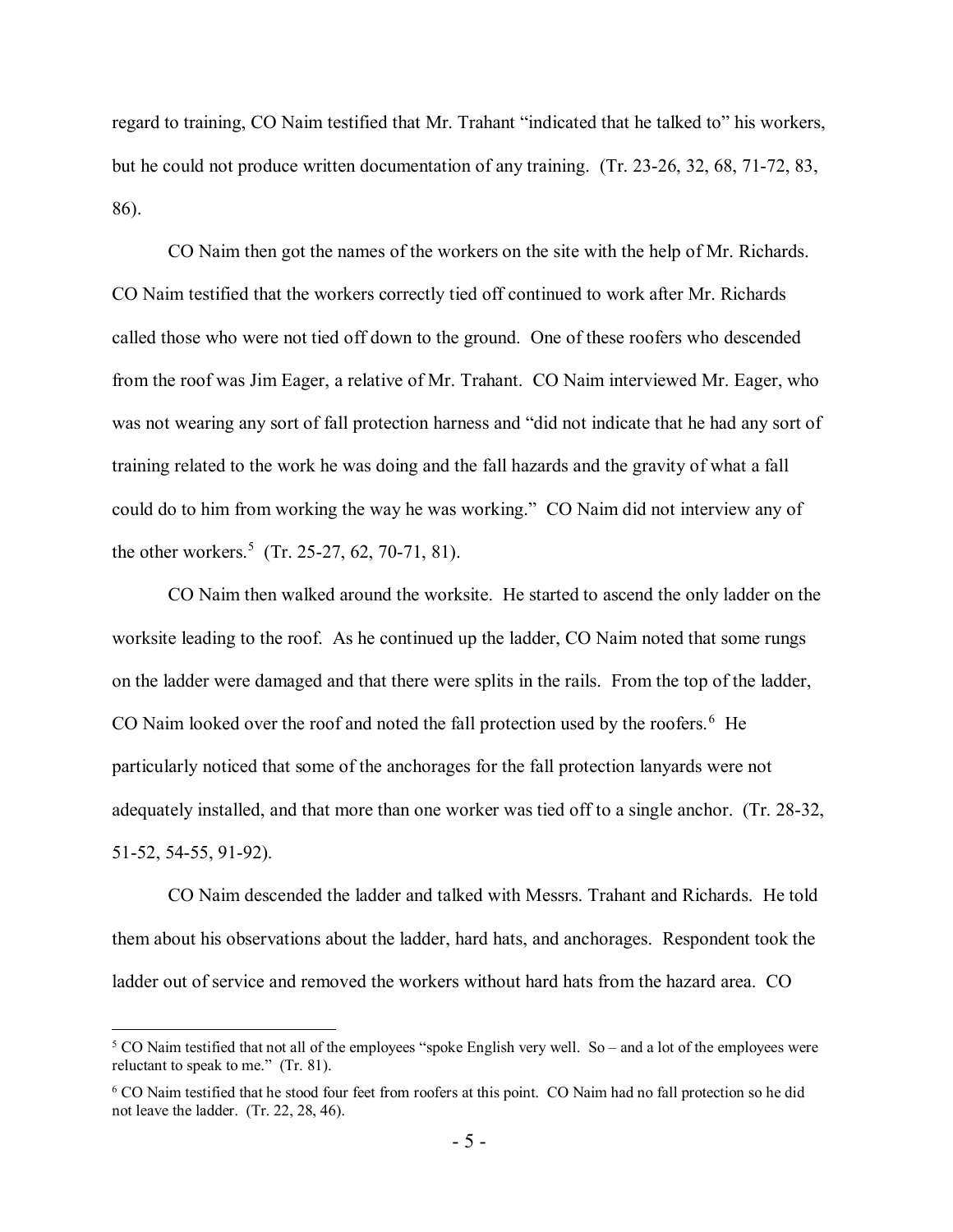Naim then told Mr. Trahant that, with Respondent's history of OSHA violations, these current violations were "not going to be good." CO Naim asked Mr. Trahant if he had any questions, and Mr. Trahant "said no." CO Naim was at the worksite a total of about 1 or 2 hours. (Tr. 32-35).

## *OSHA Citations*

OSHA issued Respondent three citations: (1) a three-item serious citation proposing a penalty of \$8,360, (2) a one-item willful citation proposing a \$30,800 penalty, and (3) a oneitem repeat citation proposing a penalty of \$4,400, for a total proposed penalty of \$43,560. (Ex. 1).

Citation 1, Item 1, the alleged hardhat violation, alleged a serious violation of 29 C.F.R. § 1926.100(a) and proposed a penalty of \$3,080. Section 1926.100(a) states: "Employees working in areas where there is a possible danger of head injury from impact, or from falling or flying objections, or from electrical shock and burns, shall be protected by protective helmets." 29 C.F.R. § 1926.100(a). The Secretary alleged that Respondent's "employees were not protected from over head hazards while working below roofers." (Ex. 1 at p. 6).

Citation 1, Item 2, alleged the anchorage violation, a serious violation of 29 C.F.R. § 1926.502(d)(15) and proposed a penalty of \$3,080. Section § 1926.502(d)(15) states:

Anchorages used for attachment of personal fall arrest equipment shall be independent of any anchorage being used to support or suspend platforms and capable of supporting at least 5,000 pounds (22.2 kN) per employee attached, or shall be designed, installed, and used as follows: (i) as part of a complete personal fall arrest system which maintains a safety factor of at least two; and (ii) under the supervision of a qualified person.

29 C.F.R. § 1926.502(d)(15).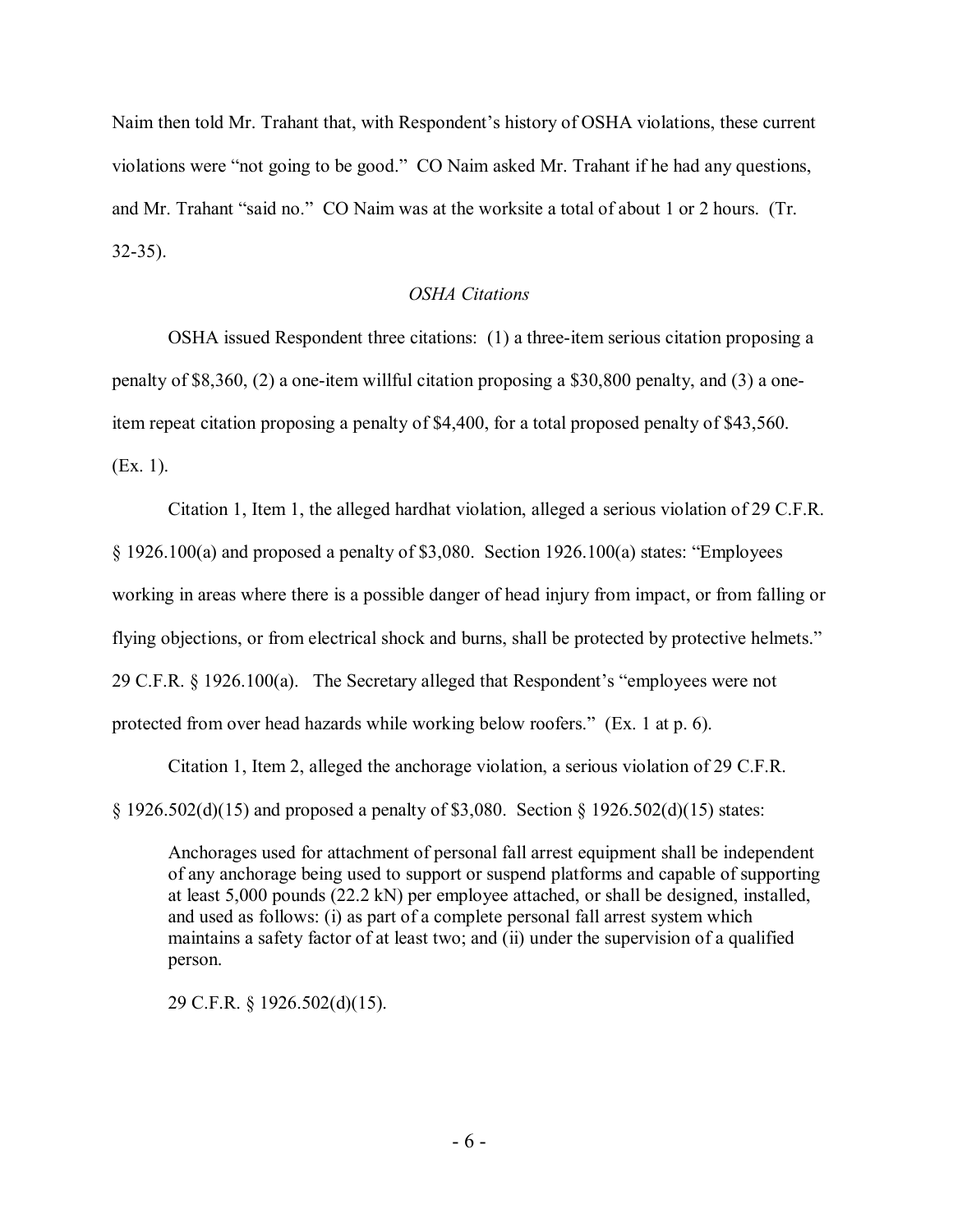The Secretary alleged that Respondent's employees were not protected from falling when using a personal fall arrest system which used anchorages for attachment that did not have an anchor point capable of supporting at least 5000 pounds.<sup>[7](#page-6-0)</sup> (Exs. 1 at p. 7, 6).

Citation 1, Item 3, the alleged ladder violation, alleged a serious violation of 29 C.F.R. § 1926.1053(b)(16) and proposed a penalty of \$2,200. Section § 1926.1053(b)(16) states:

(b) *Use*. The following requirements apply to the use of all ladders, except as otherwise indicated: (16) Portable ladders with structural defects, such as, but not limited to, broken or missing rungs, cleats, or steps, broken or split rails, corroded components, or other faulty or defective components, shall either be immediately marked in a manner that readily identifies them as defective, or be tagged with 'Do Not Use' or similar language, and shall be withdrawn from service until repaired.

29 C.F.R. § 1926.1053(b)(16).

 $\overline{a}$ 

The Secretary alleged that "a portable ladder that was damaged was not withdrawn from service" on Respondent's worksite. (Ex. 1 at p. 8).

Citation 2, Item 1, the alleged fall protection violation, alleged a willful violation of 29 C.F.R. § 1926.501(b)(13) and proposed a penalty of \$30,800. Section 1926.501(b)(13) states: "*Residential construction*. Each employee engaged in residential construction activities 6 feet (1.8 m) or more above lower levels shall be protected by guardrail systems, safety net system, or personal fall arrest system unless another provision in paragraph (b) of this section provides for an alternative fall protection measure[…]." 29 C.F.R. § 1926.501(b)(13). The Secretary alleged that Respondent's "employees were not protected from falling while working on a roof greater than six feet above a lower level." (Ex. 1 at p. 9).

Citation 3, Item 1, alleged a repeat violation of 29 C.F.R.  $\S$  1926.503(a)(1), and proposed a penalty of \$4,400. Section 1926.503(a)(1) states: "Training Program. (1) The employer shall provide a training program for each employee who might be exposed to fall

<span id="page-6-0"></span><sup>7</sup> PFAS is an acronym for "personal fall arrest systems." *See* 29 C.F.R. § 1926.500(b). (Sec'y Br. at 8-9).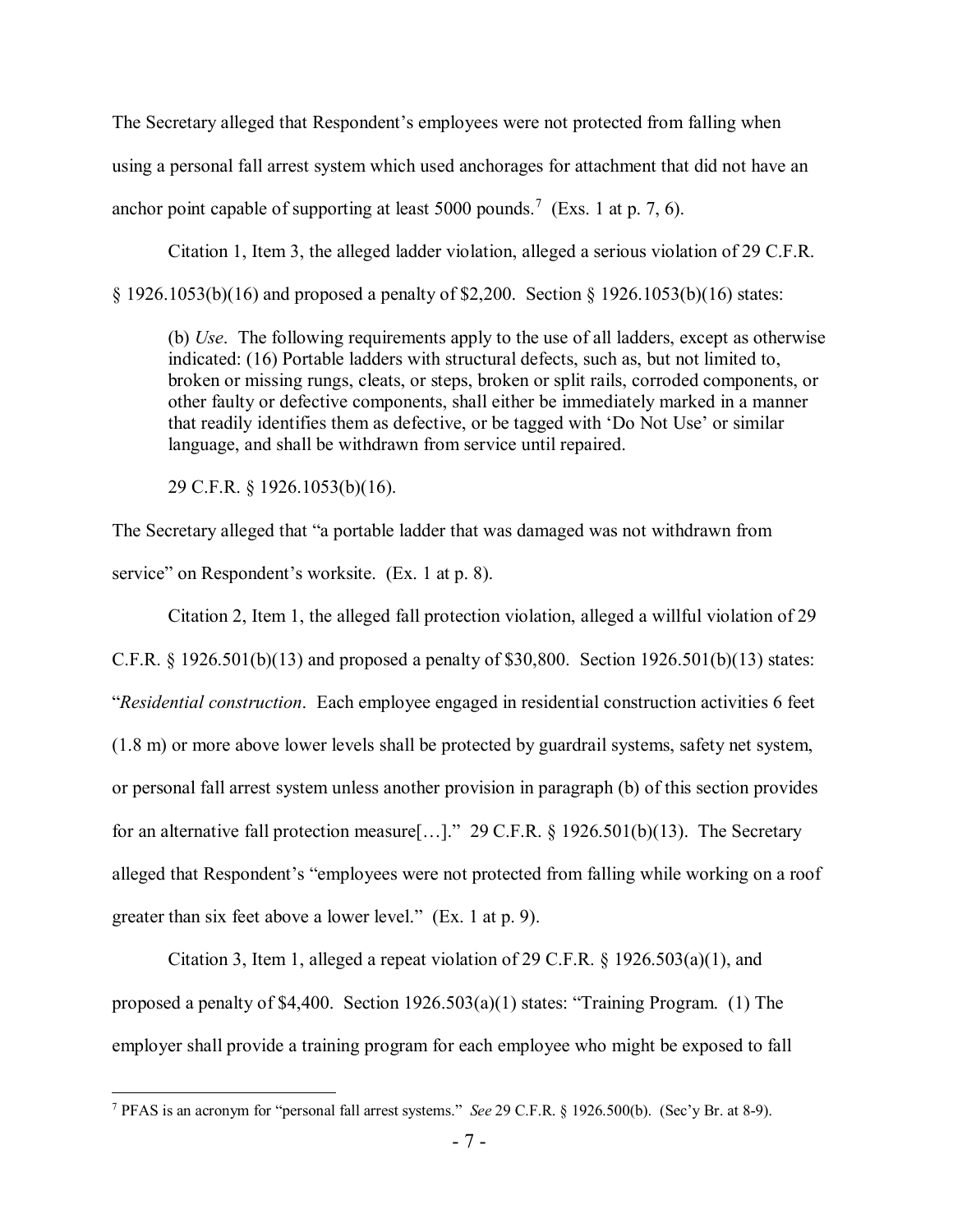hazards. The program shall enable each employee to recognize the hazards of falling and shall train each employee in the procedures to be followed in order to minimize these hazards." 29 C.F.R. § 1926.503(a)(1). The Secretary alleged that Respondent "did not provide training for the employees who were exposed to fall hazards." $8$  (Ex. 1 at p. 10).

#### *Respondent's Previous OSHA Violations*

Respondent has a history of OSHA violations. On July 29, 2014, three months before the inspection for the case at issue here, OSHA inspected a different Trahant worksite and issued citations alleging repeat violations of 29 C.F.R. §§ 1926.501(b)(13) and 1926.1053(b)(1), and an other-than-serious violation of 29 C.F.R. § 1926.503(a)(1), on August 12, 2014. *See* OSHA Inspection No. 987538 Citation. Trahant did not file a timely notice of contest, and that citation was deemed a final order of the Commission on September 16, 2014. 29 U.S.C. § 659(a). On March 2, 2015, Respondent submitted to the Commission a handwritten letter. The Secretary construed Respondent's letter as a late notice of contest and submitted a motion to dismiss. The Court granted the Secretary's motion under Federal Rule of Civil Procedure 60(b) and did not reopen the September 16, 2014 final order. *William* 

<span id="page-7-0"></span><sup>&</sup>lt;sup>8</sup> Neither the citation nor the complaint specifically mentions the previous violation on which this repeat characterization was based. (Tr. 98-99). The Secretary, however, included in his pre-hearing statement the proposed facts that Respondent had previously been cited for violations of §§ 1926.501(b)(13) in 2011, 2012 and 2014 and "1926.501(a)(1)" in 2014. *See* Sec'y Pre-Hr'g Statement at 5. The affirmed 2014 violation reflects that Respondent did violate, in September 2014, §§ 1926.501(b)(13), 1926.1503(b)(1), and 1926.503(a)(1). *See William Trahant, Jr., Construction, Inc.*, "Order Granting Complainant's Motion to Dismiss Untimely Notice of Contest," (Docket No. 15-0384, June 29, 2015); OSHA Citation (Inspection No. 987538). The Court finds that the "1926.501(a)(1)" in the Secretary's pre-hearing statement at p. 5 is a typographical error; i.e. should have referred to § 1926.503(a)(1), as a § 1926.501(a)(1) standard was not included in the September 2014 final order of the citation for Inspection Number 987538. Additionally, CO Naim clarified at trial that the previous violation he used for the repeat classification was the  $\S 1926.503(a)(1)$  violation that went final on September 16, 2014 from Inspection Number 987538. (Tr. 98-99; Ex. 19); *see also* Sec'y Br. at 17 (suggesting that the repeat classification was based on the September 16, 2014 final order.).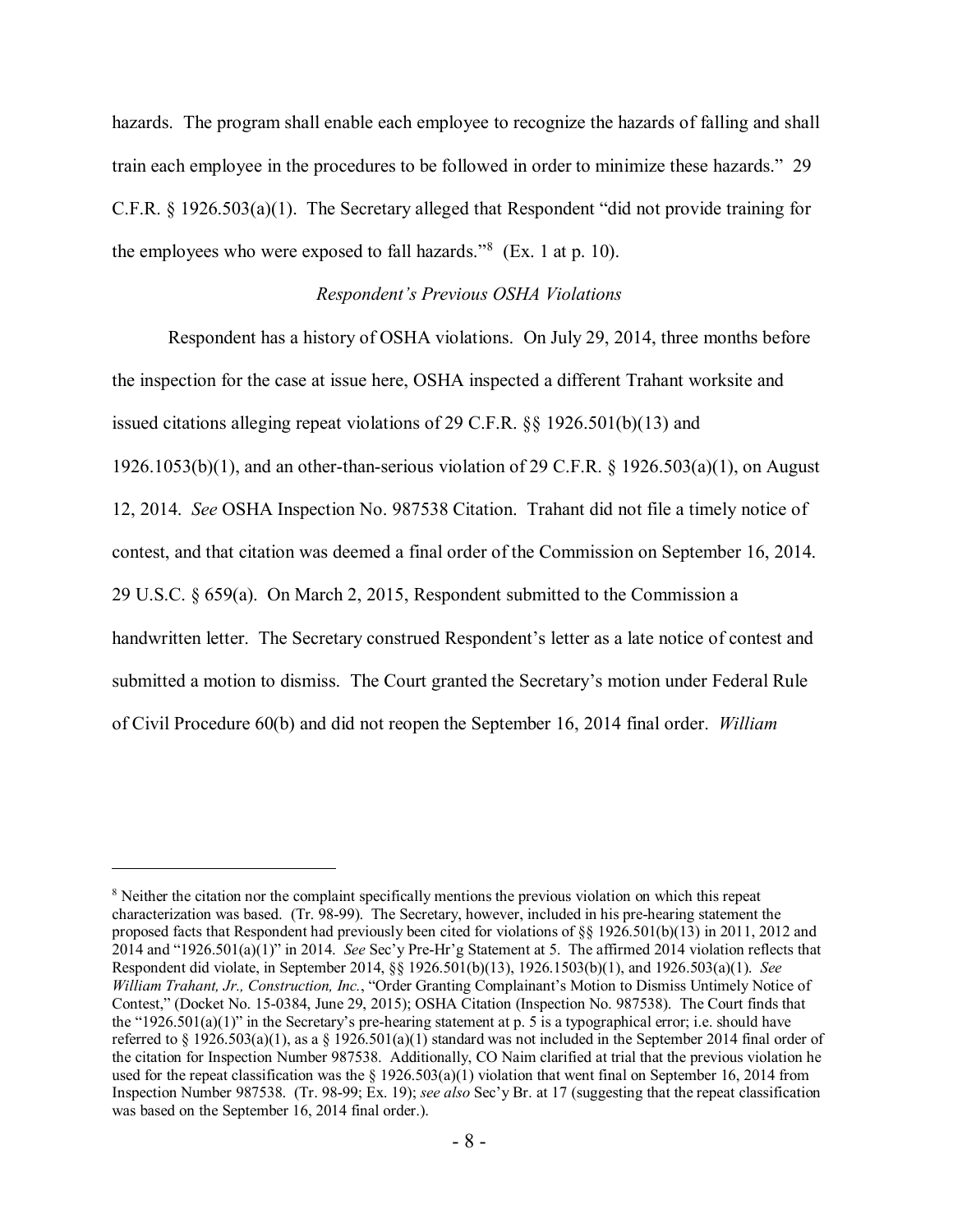*Trahant, Jr., Construction, Inc.*, "Order Granting Complainant's Motion to Dismiss Untimely Notice of Contest," (Docket No. 15-0384, June 2[9](#page-8-0), 2015).<sup>9</sup>

Previously, on July 19, 2012, OSHA inspected another Respondent worksite and issued a citation alleging a repeat violation of 29 C.F.R. § 1926.501(b)(13). *See* OSHA Inspection No. 528579 Citation. Respondent and OSHA formally settled this citation (amending only the penalty amount) with a final order date of January 14,  $2013$ <sup> $10$ </sup> (Ex. 16).

## *Pre-Hearing Pleadings and the Trial*

During the pre-hearing phase of this proceeding, Respondent filed an Answer to the

Secretary's Complaint on August 5, 2015. The Answer included seven affirmative defenses:

- 1) The Complaint fails to state a claim upon which relief can be granted;
- 2) The claims set forth in the Complaint are barred in whole, or in part, because the Respondent lacked fair notice;
- 3) The claims set forth in the Complaint are barred in whole, or in part, because the Respondent lacked knowledge of any violation conditions;
- 4) The claims set forth in the Complaint are barred in whole, or in part, under the doctrines of waiver and estoppel;
- 5) The claims set forth in the Complaint are barred in whole, or in part, because the cited standards are impermissibly vague;
- 6) The claims set forth in the Complaint are barred in whole, or in part, due to unpreventable employee misconduct;

<span id="page-8-0"></span><sup>9</sup> As discussed herein, this deemed final violation of 29 C.F.R. § 1926.503(a)(1) is the basis of the alleged repeat citation item of the same standard in the case at hand.

<span id="page-8-1"></span><sup>&</sup>lt;sup>10</sup> OSHA's data website indicates that OSHA conducted another previous inspection of a Peabody, Massachusetts worksite of Trahant Roofing, Jr. Construction, Inc. of 215 Verona Street, Lynn, Massachusetts (Respondent's record address) - Inspection Number 315556548. According to OSHA's website, this inspection was opened on May 24, 2011 and closed on August 8, 2012. As this inspection resulted in an informal settlement agreement, according to OSHA's website, there are no records at the Commission regarding this inspection number.

*See* https://www.osha.gov/pls/imis/establishment.inspection\_detail?id=315556548 (OSHA's Data "Inspection Search by Establishment" website, using search term, "Trahant.")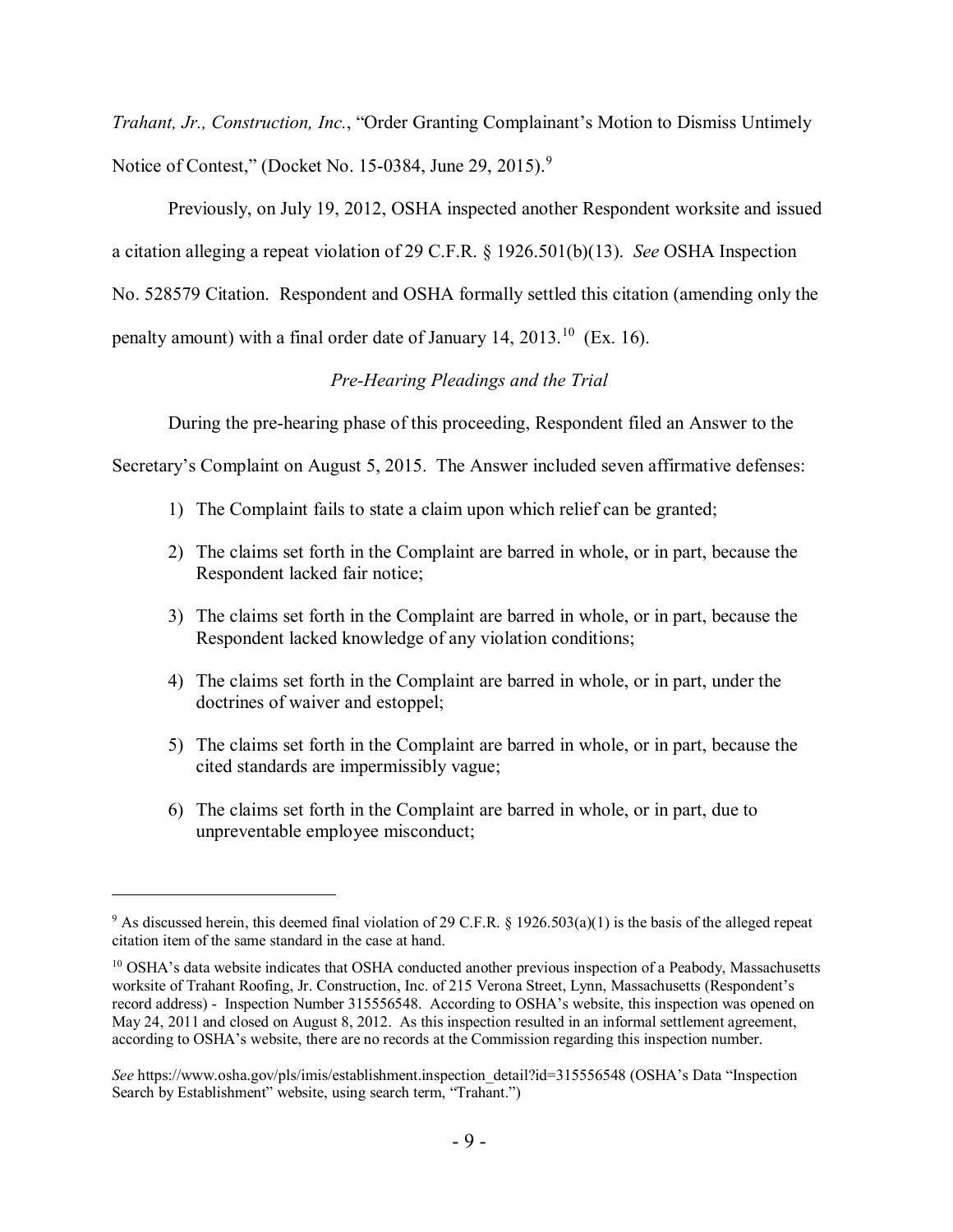7) Since the parties have yet to engage in formal discovery, Respondent reserves the right to supplement its affirmative defenses as discovery warrants.

(Answer at 3, ¶¶ 1-7).

 $\overline{a}$ 

On August 12, 2015, the Notice of Pre-Hearing Scheduling Conference and Order was sent out – and the Order was not returned by the U.S. Post Office to the Commission – notifying the parties of an upcoming September 8, 2015 Conference Call. Respondent did not show up to the Conference Call.<sup>[11](#page-9-0)</sup> On September 9, 2015, the Notice of Hearing & Scheduling Order was sent out – and this Notice & Order was also not returned by the U.S. Post Office to the Commission. In this Order, footnote 1 noted that Respondent failed to participate in the September 8, 2015 Conference Call and issued a warning that future non-participation could result in sanctions including dismissal of the case.

On December 11, 2015, the Secretary filed the Secretary's Pre-Hearing Statement. In this statement, the Secretary stated that attempts to contact Respondent by telephone have been "unavailing." (Sec'y Pre-Hearing Statement at 1). On December 29, 2015, an Order of Notice and Hearing Location was sent by first-class mail and by facsimile to the parties. The firstclass mail was not returned, and the facsimile transmission was successful. On December 30, 2015, the Court's office telephoned Respondent to confirm receipt of the December 29 Order and Notice of Hearing Location and to inquire about submission of trial exhibits, and left a voicemail. Respondent did not return the voicemail.

On December 31, 2015, an Order to Respondent to Comply with Commission Rule 35 was sent to Respondent by first-class mail and facsimile. Respondent was ordered to file a declaration listing all of its parents, subsidiaries, and affiliates, or state that it has none by

<span id="page-9-0"></span> $11$  It is noted that the Court attempted to contact Respondent by telephone during the conference call, but was not successful in reaching Respondent.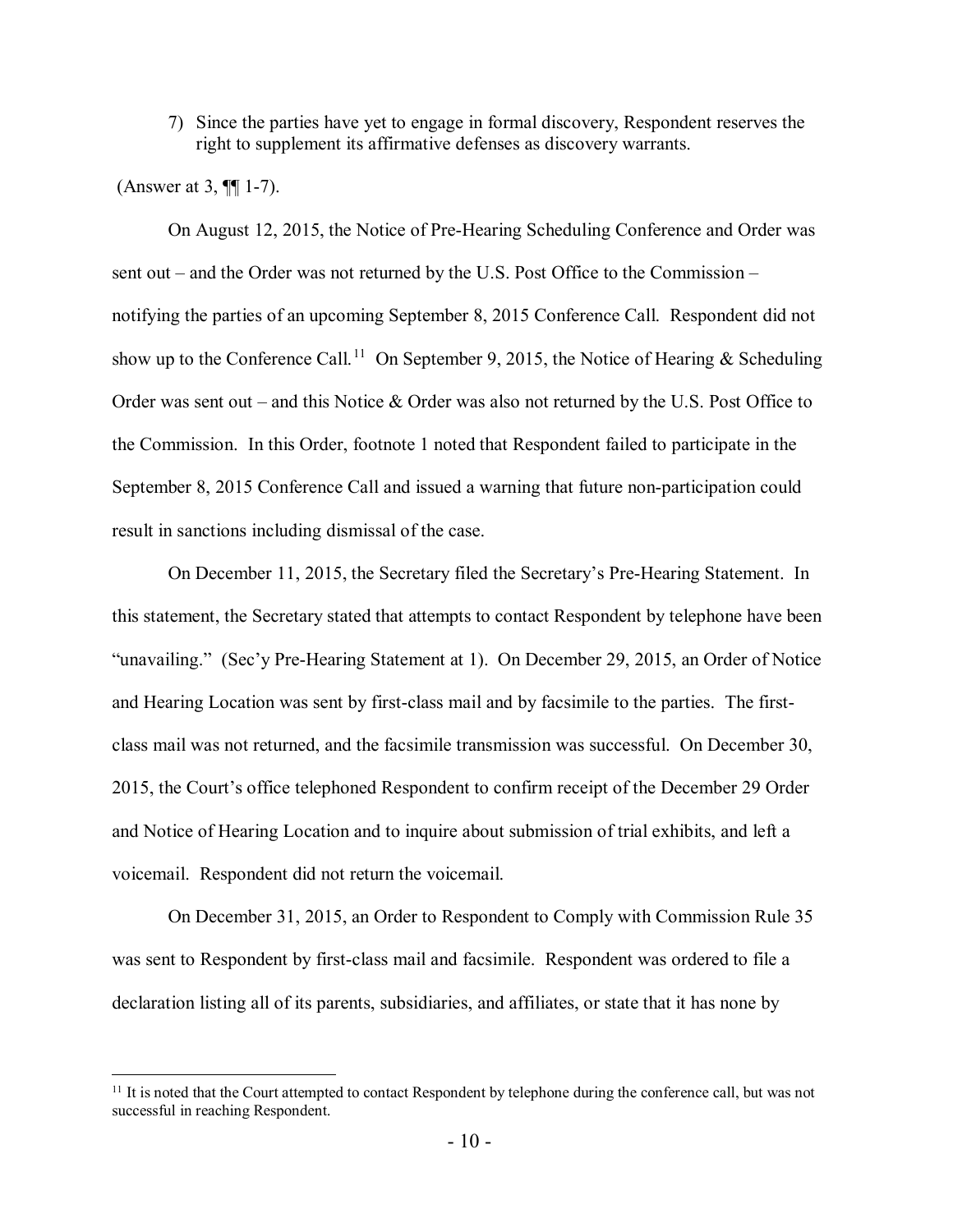January 6, 2016 (declaration).<sup>[12](#page-10-0)</sup> Similarly, the first-class mailing was not returned, and the facsimile transmission was successful. As there is no evidence in this record that the U.S. Postal Service failed to properly fulfill its duties, it is presumed that Respondent received all mailings from the Court and the Court holds Respondent responsible for its mail handling procedures. *Powell v. Commissioner*, 958 F.2d 53, 54 (4<sup>th</sup> Cir. 1992) (holding that, in the absence of evidence to the contrary, it is reasonable to presume that the United States Postal Service officials have properly discharged their duties); *La.-Pac. Corp.*, 13 BNA OSHC 2020, 2021 (No. 86-1266, 1989) (holding that the Commission expects employers to maintain orderly procedures for handling important documents).

The trial for this case was held on January 6, 2016. Respondent was not in attendance. (Tr. 5-6). The Secretary's attorney, Mr. Polianites, presented his case.<sup>13</sup> He offered several exhibits that were admitted into evidence at the hearing. (Tr. 9-10; Exs. 1-20). No joint exhibits or stipulations between the parties were entered into the record. (Tr. 10-11). The Secretary served a copy of his post-hearing brief upon Respondent on February 24, 2016. Respondent neither offered any exhibits into the record nor filed a post-hearing brief. Commission Rule 64 states that the failure of a party to appear at a hearing "may result in a decision against that party." 29 C.F.R. § 2200.64(a). A failure to appear may be excused where good cause is shown, but a request for reinstatement must be made within five days of the hearing. 29 C.F.R. § 2200.64(b). Respondent has made no such request. The evidence

<span id="page-10-0"></span><sup>&</sup>lt;sup>12</sup> Respondent failed to submit any declaration.

<span id="page-10-1"></span><sup>&</sup>lt;sup>13</sup> Before making his opening statement, the Secretary moved for the Court to find Respondent in default "in light of the complete abandonment of any obligation imposed by the Court on Mr. Trahant, and Mr. Trahant's failure to participate in the pre-hearing process, to participate in the telephone conference, and to appear here today …." The Court reserved judgment on Respondent's motion. (Tr. 11-12). In light of the Court affirming all of the citation items at issue, including their proposed characterizations and penalties, after conducting a trial on the merits, the Secretary's motion for default is denied as moot.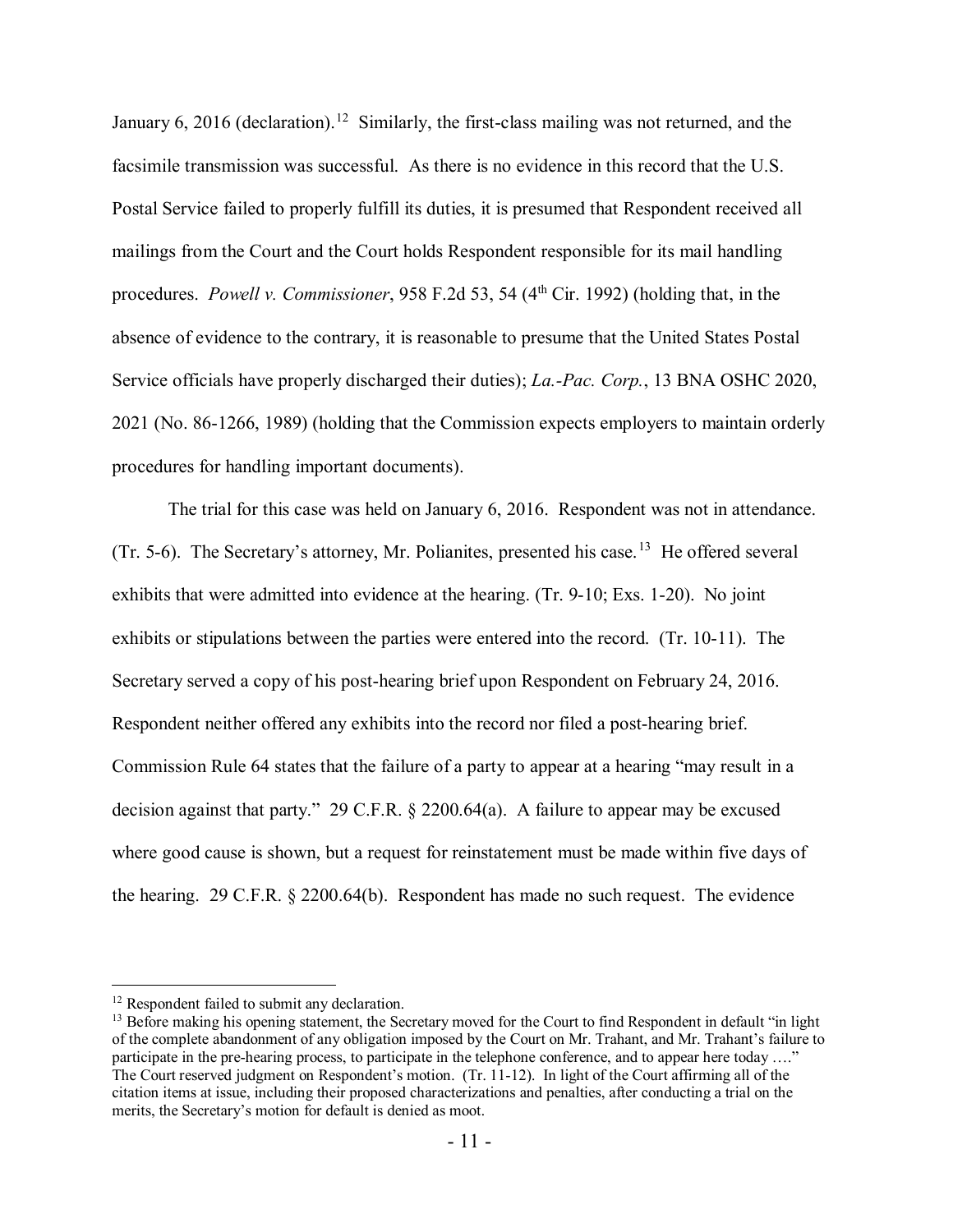produced by the Secretary is uncontested since Respondent failed to appear at the hearing, proffer any trial exhibits, or file any post-hearing brief.<sup>[14](#page-11-0)</sup>

#### **DISCUSSION**

To establish a violation of a safety or health standard, the Secretary must prove by a preponderance of the evidence: "(1) that the cited standard applies; (2) that there was a failure to comply with the standard; (3) that employees had access to the violative condition; and (4) that the employer had actual or constructive knowledge of the violation." *P. Gioioso & Sons, Inc. v. Occupational Safety and Health Review Comm'n*, 675 F.3d 66, 72 (1st Cir. 2012) (citation omitted); *see also Astra Pharm. Prods*., 9 BNA OSHC 2126, 2129 (No. 78-6247, 1981), *aff'd in relevant part*, 681 F.2d 69 (1st Cir. 1982).

#### **I. Alleged Violations**

 $\overline{a}$ 

#### **a. Serious Citation 1, Item 1 – Alleged Hard Hat Violation**

The Secretary claims that Respondent violated 29 C.F.R.  $\S$  1926.100(a)<sup>[15](#page-11-1)</sup> when its "employees working below roofers who were discarding roofing materials into dumpster were not protected by using hard hats." (Sec'y Br. at 5).

The evidence establishes that Respondent's workers were working beneath flying roof debris and thus exposed to a possible danger of head injury from the impact of the roof

<span id="page-11-0"></span><sup>&</sup>lt;sup>14</sup> Additionally, Respondent has not further raised or discussed the defenses it asserted in its answer. Accordingly, the Court finds that Respondent has abandoned these defenses. *See Manganas Painting Co., Inc.,* 1996 WL 478959, at \*13 (No. 93-1612, Aug. 23, 1996) (Consolidated) (ALJ), *aff'd on other grounds,* 273 F.3d 1131 (D.C. Cir. 2001) ("Respondent's failure to identify evidence or present any argument furthering its mere statement of an affirmative defense constitutes, for all practical purposes an abandonment of the defense or, at least, a failure to carry its burden. The argument is rejected."); *Daniel Crowe Roof Repair and his Successors*, 23 BNA OSHC 2001, 2003 (No. 10-2090, 2011) (ALJ) (same).

<span id="page-11-1"></span><sup>&</sup>lt;sup>15</sup> Section 1926.100(a) states: "Employees working in areas where there is a possible danger of head injury from impact, or from falling or flying objections, or from electrical shock and burns, shall be protected by protective helmets." 29 C.F.R. § 1926.100(a).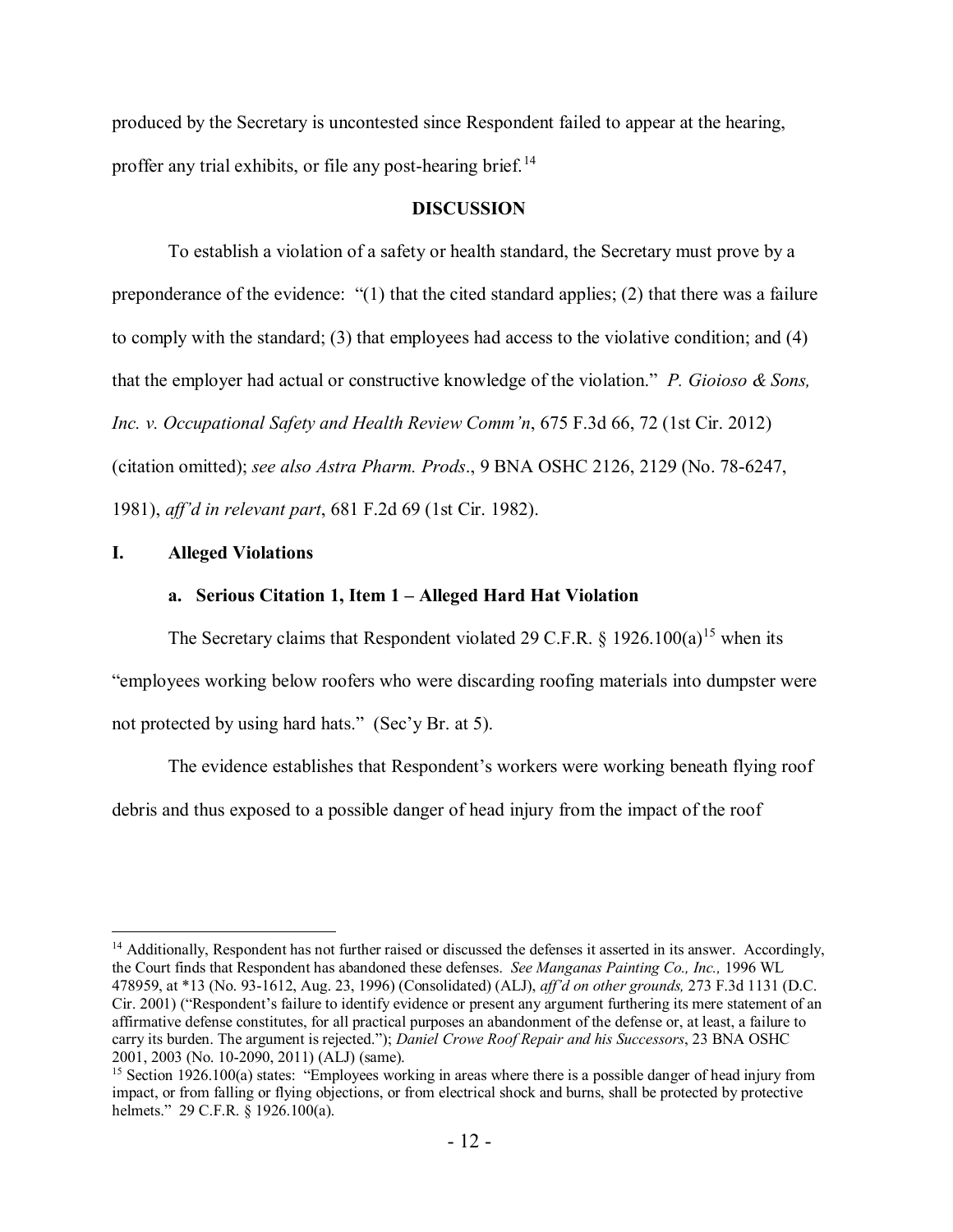debris.[16](#page-12-0) At least one of the employees was working in full view of the sales foreman, Mr. Richards, who had authority to correct employees. (Ex. 4, p. 2). The cited standard applies. The record also establishes that none of these workers wore a protective helmet, such as a hard hat, to protect them from injury. At least one employee wore a "hoodie;" another a baseball cap. (Tr. 40-42; Ex. 5b, 5d). The standard was violated. CO Naim testified that he himself observed these workers, without hardhats, "in the hazard zone" near the dumpster where the roofers were throwing debris from the above rooftop. These workers were therefore exposed to an impact of flying roof debris. CO Naim observed directly and documented these workers without hardhats working directly beneath the roofers throwing roof debris. CO Naim also testified that Mr. Trahant knew that his workers did not wear hard hats. The record also supports a determination that Mr. Trahant knew that he did not have enough hard hats to give out to his workers, and this knowledge can be imputed to Respondent. *P. Gioioso*, 675 F.3d at 73 ("an employer can be charged with constructive knowledge of a safety violation that supervisory employees know or should reasonably know about."). Knowledge of the violation has been established. (Tr. 32-33, 40-41, 49; Exs. 3-5).

This citation item is affirmed.

 $\overline{a}$ 

The Secretary characterized this citation item as "serious." (Sec'y Br. at 7). A violation is "serious" if there was a substantial probability that death or serious physical harm could have resulted from the violative condition. 29 U.S.C.  $\S 666(k)$ . To successfully characterize a violation as "serious," the Secretary need only show that " 'an accident is possible and there is a substantial probability that death or serious physical harm could result from the accident.' " *Flintco, Inc.*, 16 BNA OSHC 1404, 1405-06 (No. 92-1396, 1993)

<span id="page-12-0"></span><sup>&</sup>lt;sup>16</sup> Exposed employees working at the worksite without wearing a hard hat included Julio, Biron, Mark, and Mr. Richards. (Tr. 82-83; Ex. 4, p. 2).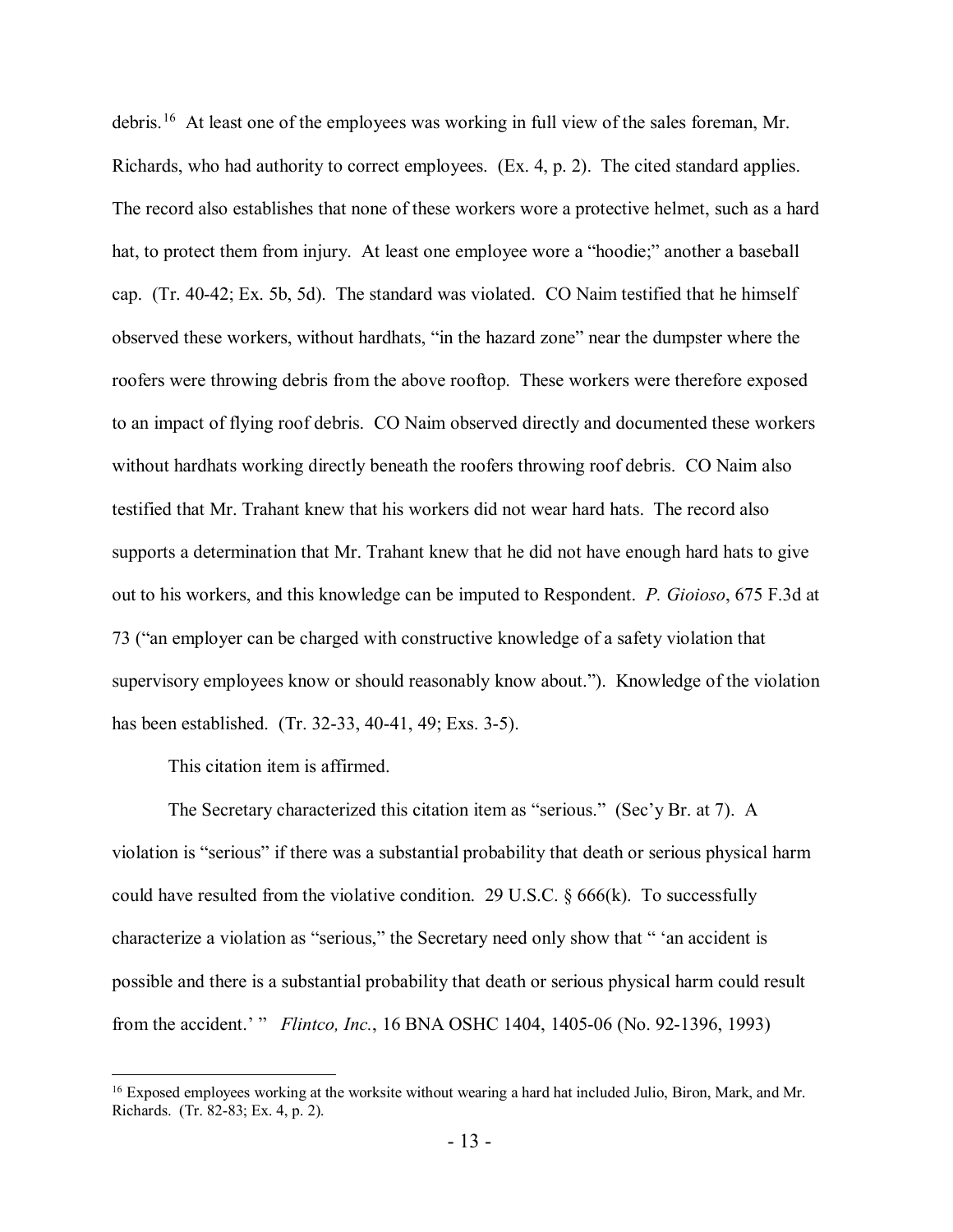(citation omitted). The record establishes that the unprotected workers were located beneath falling roofing debris. CO Naim also testified that the probability of a severe head injury was "greater" given the proximity of these unprotected workers to the dumpster and the falling roof debris.<sup>[17](#page-13-0)</sup> (Tr. 41). Based on this evidence, the Court finds that it is possible on this worksite that roofing debris could fall on a worker's unprotected head. The Court further finds that it is substantially probable that serious physical harm could result from the head injury.

This citation item is properly characterized as serious.

## **b. Serious Citation 1, Item 2 – Alleged Faulty Personal Fall Protection Systems Violation**

The Secretary claims that Respondent violated 29 C.F.R. § 1926.502(d)(15)<sup>[18](#page-13-1)</sup> when its "employees working on the roof were not protected from falling since their personal fall arrest systems did not have an anchor point capable of supporting at least five thousand pounds per employee." (Sec'y Br. at 8).

The record establishes that some of Respondent's workers wore harnesses with lanyards designed to attach to an anchorage with the purpose of protecting the worker from falling at least 20 feet to the ground below. CO Naim observed and photographed the anchorage that the workers used or were supposed to use on Respondent's worksite. (Tr. 29- 33; Exs. 6-7). The cited standard applies.

<span id="page-13-0"></span><sup>&</sup>lt;sup>17</sup> In this context, CO Naim was answering questions on how he determined the penalty amount. Nonetheless, the Court finds his testimony here helpful in determining whether an accident was possible on this worksite. *Flintco, Inc.*, 16 BNA OSHC at 1405-1406.

<span id="page-13-1"></span> $18$  Section 1926.502(d)(15) states:

Anchorages used for attachment of personal fall arrest equipment shall be independent of any anchorage being used to support or suspend platforms and capable of supporting at least 5,000 pounds (22.2 kN) per employee attached, or shall be designed, installed, and used as follows: (i) as part of a complete personal fall arrest system which maintains a safety factor of at least two; and (ii) under the supervision of a qualified person.

 <sup>29</sup> C.F.R. § 1926.502(d)(15).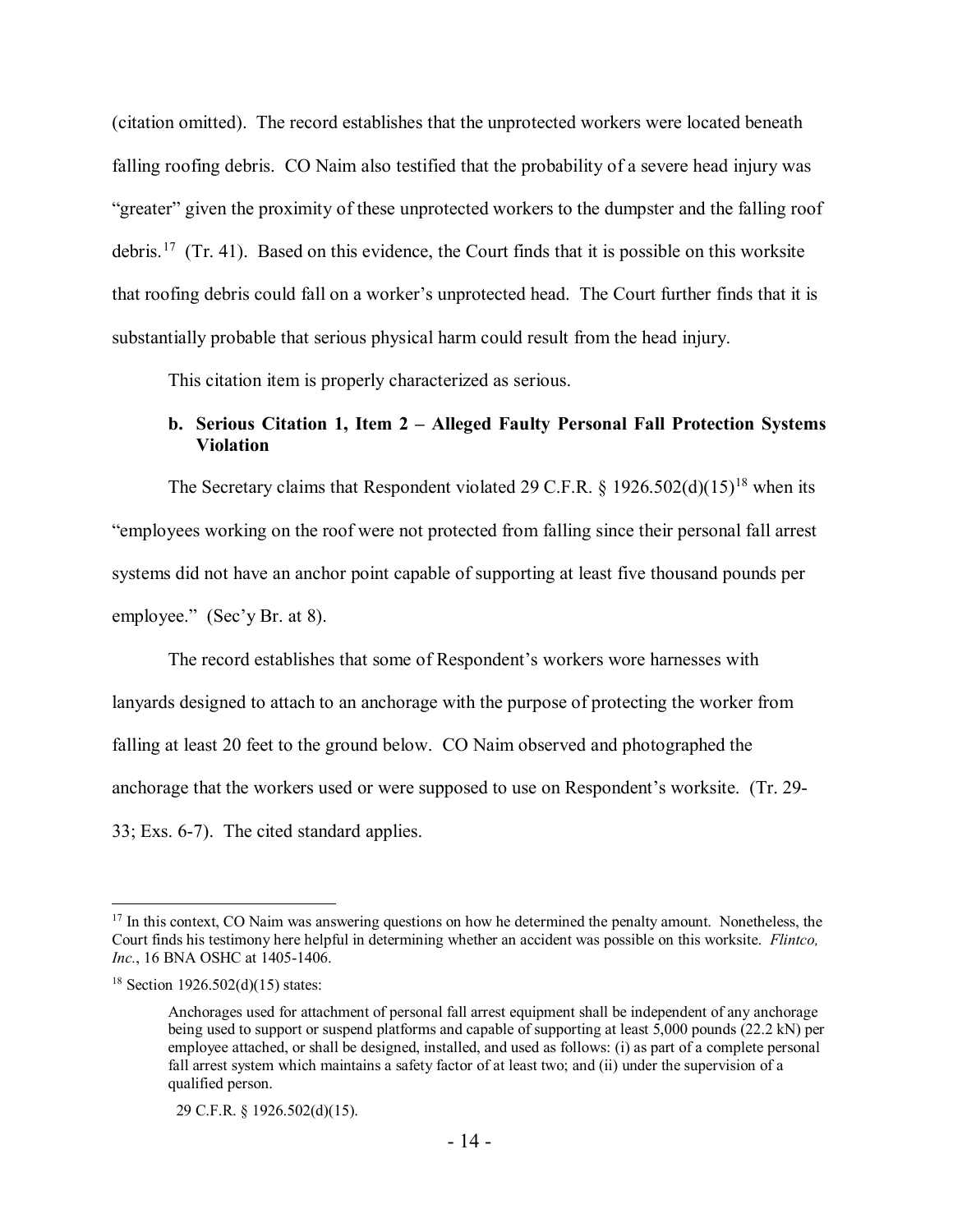CO Naim testified that Respondent had not adequately attached the anchorage to the roof because some of the attachment points had not been fully nailed in or screwed in. CO Naim testified that anchorages are designed such that all of the securing locations of the anchors should be used – and if all not used, the anchorage does not have the tensile strength it was designed to hold to fully protect a worker attached to it. CO Naim said not all of the holes in the anchors were used for the screws or the nails to hold the anchor in place were filled. (Tr. 30). CO Naim also testified that he observed multiple lanyards clipped to a single anchorage – meaning that more than one person was using a single anchorage. CO Naim testified that this was an improper usage of the anchorage because "the manufacturer of anchors would be specific in saying that each anchorage point is intended for one person to secure to." (Tr. 29- 31, 43-48; Exs. 6-7). The Court finds that, here, this evidence supports a finding that Respondent violated the standard because the anchorage that CO Naim observed was not "installed" and "used" as "designed."  $29 \text{ C.F.R.}$  §  $1926.502(d)(15)$ .

CO Naim testified that he observed that workers attached their harness to the inadequately installed anchorage, and that more than one person was attached to a single anchorage.<sup>19</sup> CO Naim testified that an inadequately installed anchorage, or an improperly used anchorage, could cause the anchorage to fail and the worker "would fall over 20 feet to the ground."<sup>20</sup> (Tr. 28-31, 49). Exposure to the hazard has been established.

With regard to knowledge, CO Naim testified that Respondent owned these anchorages, and they came with the manufacturer's instructions on how to install and use them when they were purchased. (Tr. 48-49). The record also establishes that Mr. Trahant, who was wearing a harness but was not tied off, was on the roof working next to the workers who were tied off to

<span id="page-14-0"></span><sup>&</sup>lt;sup>19</sup> Messrs. Steve Wise, Josh Wise, Mario Deleone, and Jenna Matios and other roofers were exposed to the inadequately installed anchorage, or an improperly used anchorage. (Tr. 89-91; Ex. 6).

<span id="page-14-1"></span><sup>&</sup>lt;sup>20</sup> CO Naim testified that the roofers were working in an area at least 28 feet from the ground. (Tr. 28).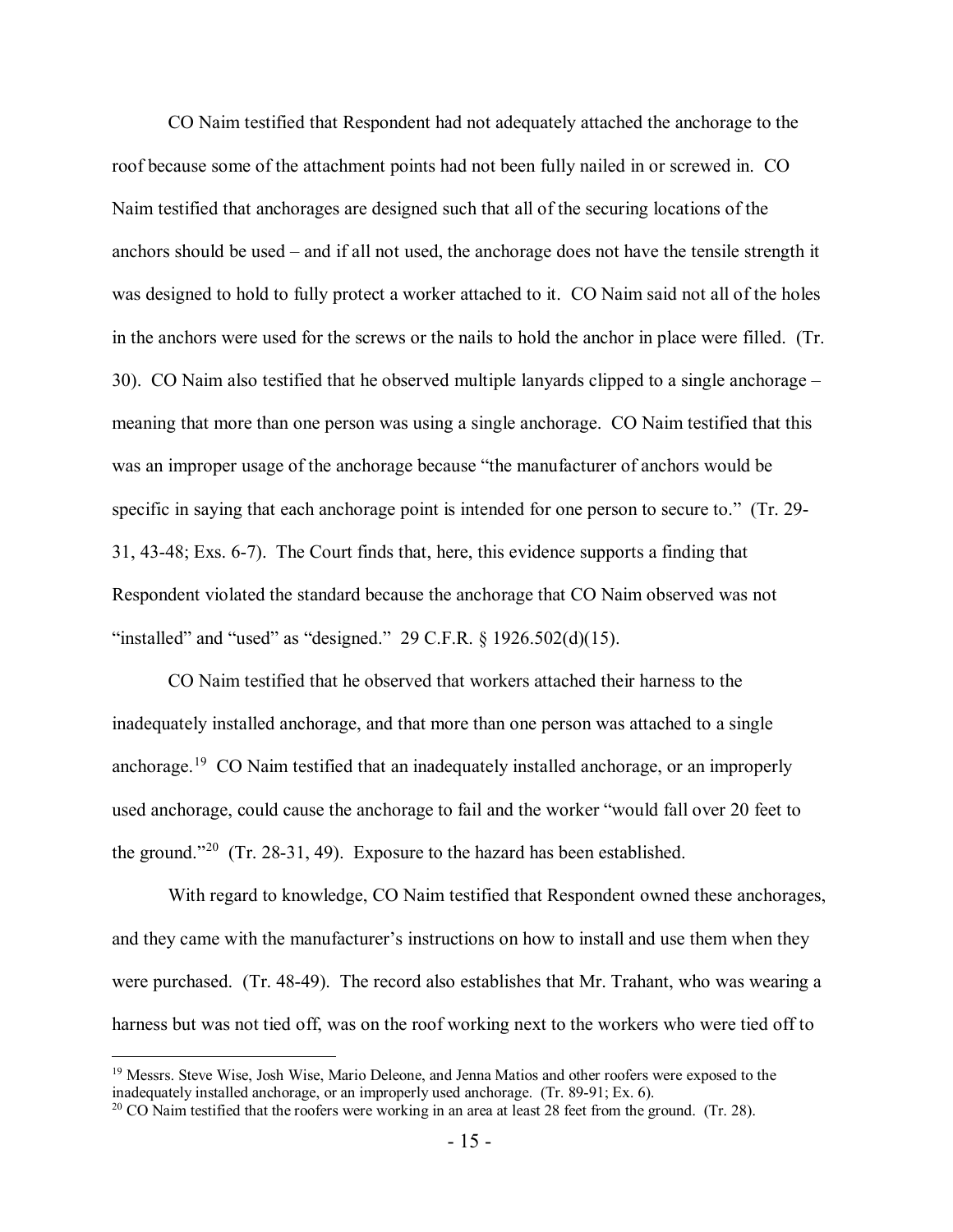the improperly installed anchorage that was in plain view, and he knew that he did not have enough anchors for everyone on the roof.<sup>21</sup> (Tr. 32, 49, 73). The Court finds that, with reasonable diligence, Respondent would have known about the manufacturer's instructions and would have seen how his workers did not follow the instructions. *S.J. Louis Constr. of Tex.*, 25 BNA OSHC 1892, 1894 (No. 12-1045, 2016) (considering employer's obligations to have adequate work rules and training programs, adequate supervision, anticipation of hazards, and taking measures to prevent the occurrence of violations to determine constructive knowledge). Furthermore, the fact that Mr. Trahant himself was not tied off, although he wore a harness, suggests a less than stringent approach to fall protection. *P. Gioioso*, 675 F.3d at 73. Knowledge has been established.

This citation item is affirmed.

 $\overline{a}$ 

The Secretary characterized this citation item as "serious." (Sec'y Br. at 10). A violation is "serious" if there was a substantial probability that death or serious physical harm could have resulted from the violative condition. 29 U.S.C.  $\frac{666}{k}$ . To successfully characterize a violation as "serious," the Secretary need only show that " 'an accident is possible and there is a substantial probability that death or serious physical harm could result from the accident.' " *Flintco, Inc.*, 16 BNA OSHC at 1405-06. CO Naim testified that the anchorage used at Respondent's worksite could fail because it was installed incorrectly. (Tr. 50). He agreed that the probability that the anchorage could fail was "greater" due to being "overloaded to twice its capacity."<sup>[22](#page-15-1)</sup> (Tr. 49-50). The Court finds based on the record that an accident of an anchorage failing was possible on Respondent's worksite. The Court further

<span id="page-15-0"></span> $21$  Mr. Trahant admitted to CO Naim that he knew that he did not have enough anchors for the employees who were actually working on the roof. (Tr. 32).

<span id="page-15-1"></span> $^{22}$  Again, CO Naim was answering questions here on how he determined the penalty amount for this citation item. Nonetheless, the Court finds his testimony here helpful in determining whether an accident was possible on this worksite. *Flintco, Inc.*, 16 BNA OSHC at 1405-1406.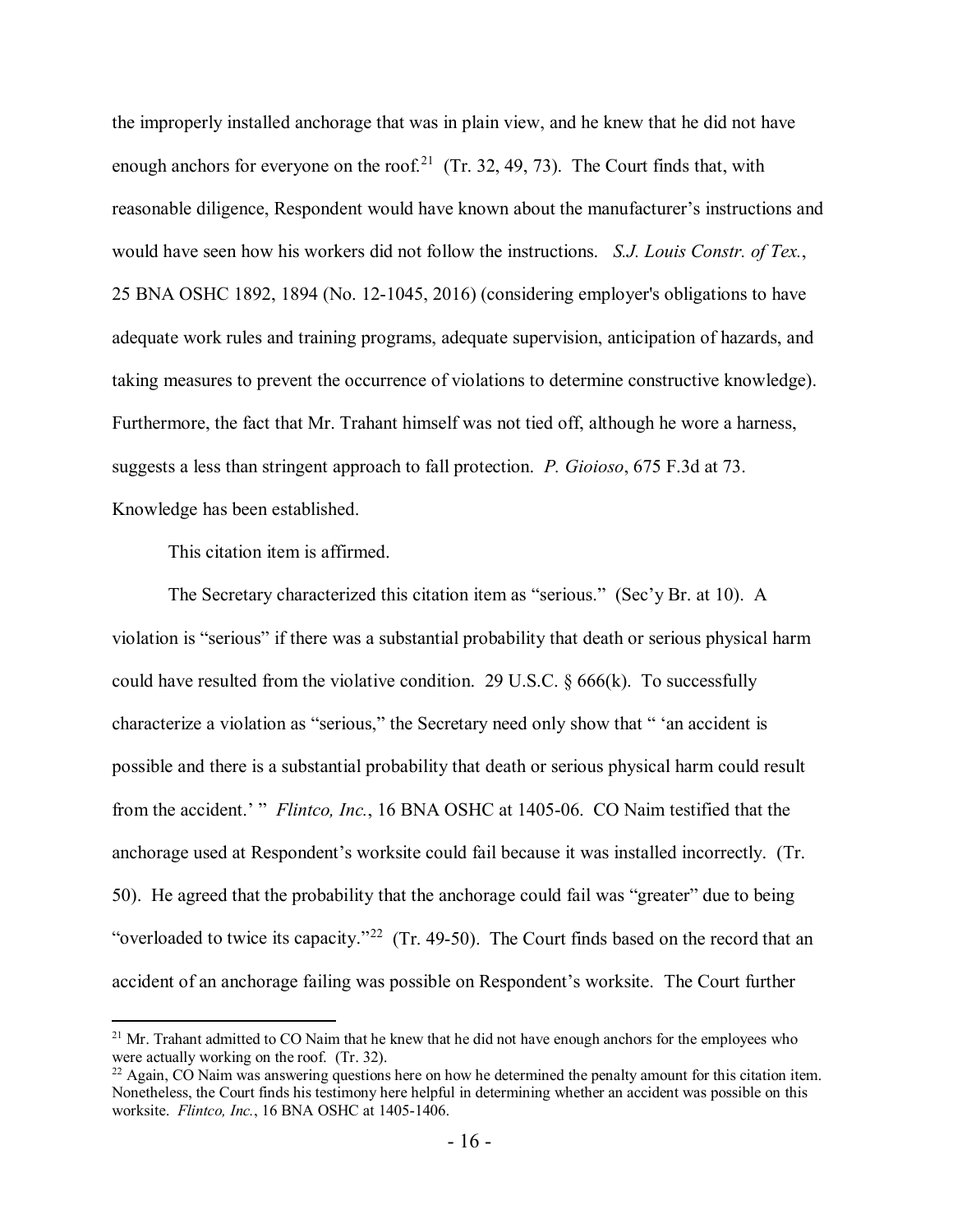finds that the result of this failure, a fall of over 20 feet, could result in serious injury or death. *See Daniel Crowe Roof Repair*, 23 BNA OSHC at 2017 (roofing an inherently dangerous activity).

This citation item is properly characterized as serious.

### **c. Serious Citation 1, Item 3 – Alleged Defective Ladder Violation**

The Secretary claims that Respondent violated 29 C.F.R. § 1926.1053(b)(16)<sup>[23](#page-16-0)</sup> when it "failed to remove defective ladders from usage until repaired." (Sec'y Br. at 10).

The record establishes that the only ladder on the worksite that led to the rooftop had a "crack in it", split rails and bent rungs. CO Naim testified that he observed Mr. Trahant and at least three other workers use this ladder to come down from the roof during his inspection. The ladder was portable, had structural defects of a split rail and bent rungs, and was used by workers on the worksite. The cited standard applies. CO Naim testified that when he pointed out the defective ladder to Respondent, Respondent removed the ladder from service. Before CO Naim pointed out the defective ladder to Respondent, instead of immediately being removed from service, the workers used it ascend up to and descend down from the roof. The cited standard was violated. CO Naim testified that the workers used the defective ladder and were therefore exposed to hazards such as ladder collapse, falls and consequent injury.<sup>[24](#page-16-1)</sup> (Tr. 29, 32, 51-55; Exs. 8-9). Employee exposure to a hazardous condition has been established.

<span id="page-16-0"></span><sup>&</sup>lt;sup>23</sup> Section 1926.1053(b)(16) states:

<sup>(</sup>b) *Use*. The following requirements apply to the use of all ladders, except as otherwise indicated: (16) Portable ladders with structural defects, such as, but not limited to, broken or missing rungs, cleats, or steps, broken or split rails, corroded components, or other faulty or defective components, shall either be immediately marked in a manner that readily identifies them as defective, or be tagged with 'Do Not Use' or similar language, and shall be withdrawn from service until repaired.

<span id="page-16-1"></span><sup>29</sup> C.F.R. § 1926.1053(b)(16).<br><sup>24</sup> Messrs. Eager, Steve Wise, Josh Wise, and Deleone were exposed to using the defective ladder. (Tr. 54; Ex. 8).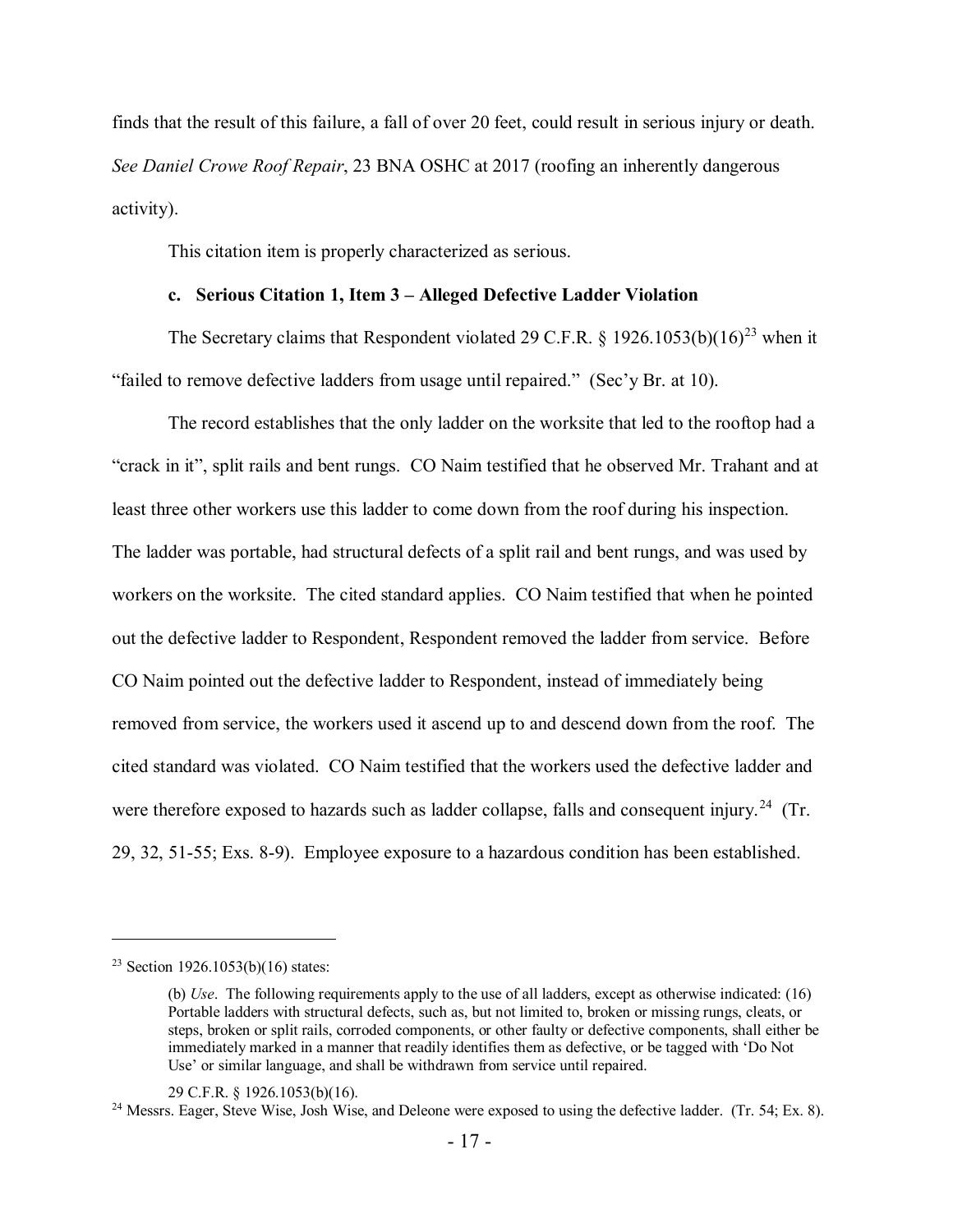With regard to knowledge, CO Naim testified that Mr. Trahant himself used the defective ladder, and that when CO Naim used it, the defects were readily visible to him. CO Naim also testified that it looked to him that one of the ladder rungs was replaced, modifying the ladder not in accordance with the manufacturer's written permission, because he observed aftermarket bolts instead of rivets at one of the rungs. This condition was also plainly visible to CO Naim. (Tr. 50-54; Ex. 9). When assessing constructive knowledge, the Commission considers the employer's obligations to have adequate work rules and training programs, adequately supervise employees, anticipate hazards to which employees may be exposed, and take measures to prevent the occurrence of violations. *S.J. Louis Constr. of Tex.*, 25 BNA OSHC at 1894. The Court finds either Respondent had actual knowledge of the ladder's condition or should have had knowledge of the ladder's condition if Respondent had been reasonably diligent in adequately supervising the use of the ladder by its workers. Knowledge has been established. *P. Gioioso*, 675 F.3d at 73 (knowledge of supervisor can be imputed).

This citation item is affirmed.

The Secretary characterized this citation item as "serious." (Sec'y Br. at 12). A violation is "serious" if there was a substantial probability that death or serious physical harm could have resulted from the violative condition. 29 U.S.C.  $\S 666(k)$ . CO Naim testified that the probability of ladder failure was "lesser" given the nature of the defects, but the Court finds that this testimony is enough to establish that ladder failure was possible. *Flintco, Inc.*, 16 BNA OSHC at 1405-06. CO Naim also testified that a fall of up to 20 feet could result as a consequence of ladder failure. (Tr. 55). The Court finds that a fall of up to 20 feet as a result of a ladder failure could lead to serious injury or death.

This citation item is properly characterized as serious.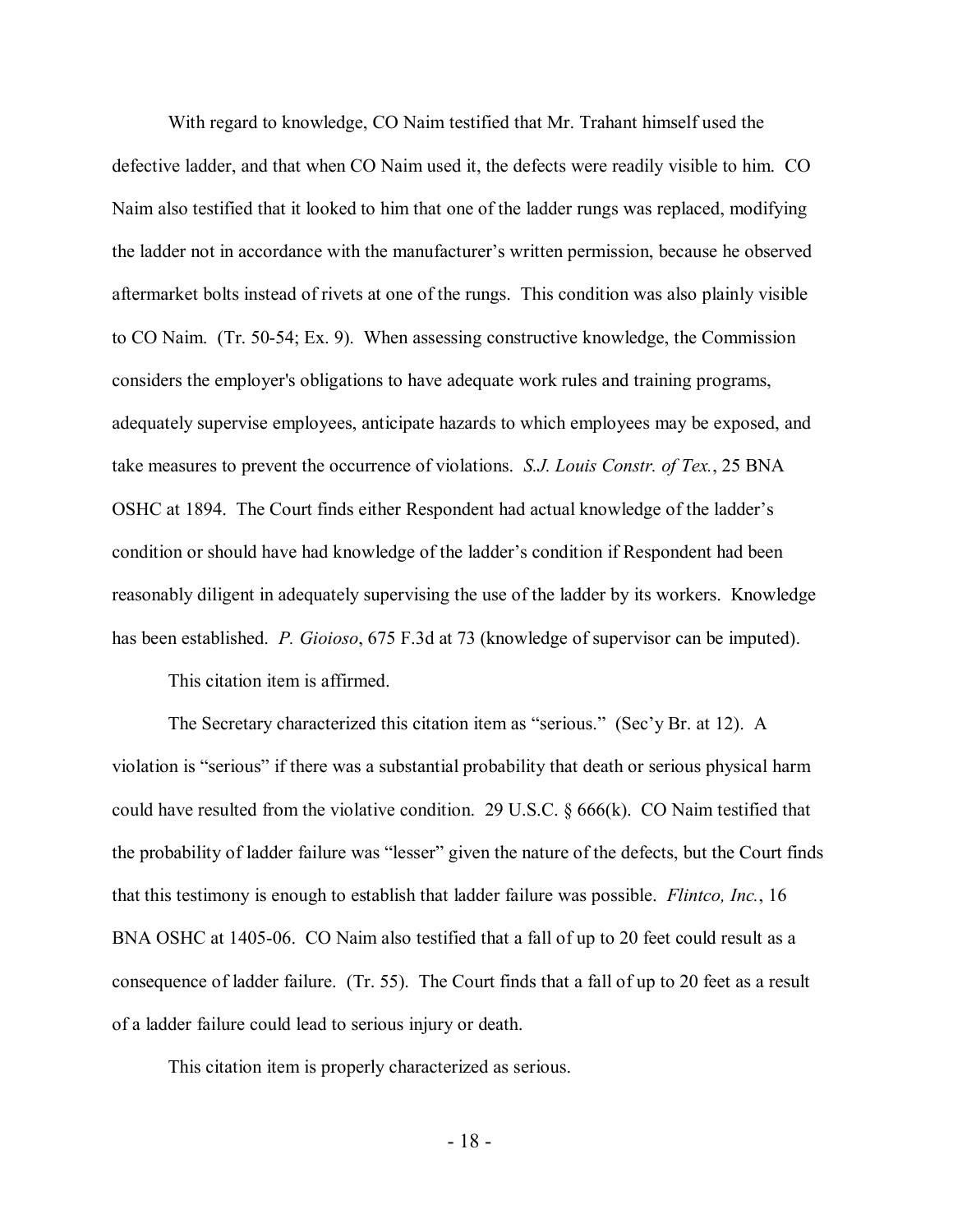#### **d. Willful Citation 2, Item 1 – Alleged Lack of Fall Protection Violation**

The Secretary claims that Respondent violated 29 C.F.R. § 1926.501(b)(13)<sup>[25](#page-18-0)</sup> when it did not protect "its employees from falling while working on a roof greater than six feet above a lower level." (Sec'y Br. at 13).

The record establishes that Respondent's workers were on the roof of a residential construction site that was at least twenty feet above the ground. The cited standard applies. The record establishes that some of Respondent's workers were wearing personal fall arrest systems, but were not tied off. The record also establishes that at least one worker was not even wearing a personal fall arrest system at all. CO Naim observed Mr. Eager with no fall protection on at all in close proximity to Mr. Trahant on the roof.<sup>[26](#page-18-1)</sup> CO Naim also saw two other roofers who were not secure with lanyards while working on the roof. (Tr. 61-62, 92-93; Exs. 10, p.2, 11b, d-e). The record also establishes that there were no guardrails or safety nets on the worksite. CO Naim testified that the roof was not a "low-sloped" roof and that the workers focused their work on one of the dormers of the roof. The Court finds that those workers lacking fall protection or who were not tied off were exposed to falls of at least 20 feet. (Tr. 28, 58-62, 92-97; Exs. 10-11). The standard was violated and exposure has been established.

With regard to knowledge, as discussed above, the record establishes that Mr. Trahant himself, while wearing a harness, was not tied off. The workers had been working on this worksite for "an hour or two hours" by the time CO Naim had arrived. Mr. Eager was a "last-

<span id="page-18-0"></span><sup>25</sup> Section 1926.501(b)(13) states: "*Residential construction*. Each employee engaged in residential construction activities 6 feet or more above lower levels shall be protected by guardrail systems, safety net system, or personal fall arrest system unless another provision in paragraph (b) of this section provides for an alternative fall protraction measure[…]." 29 C.F.R. § 1926.501(b)(13).

<span id="page-18-1"></span><sup>&</sup>lt;sup>26</sup> This same worker indicated to CO Naim that he had not received fall protection training from Respondent before working on the roof. (Tr. 25-26, 62, 70-71).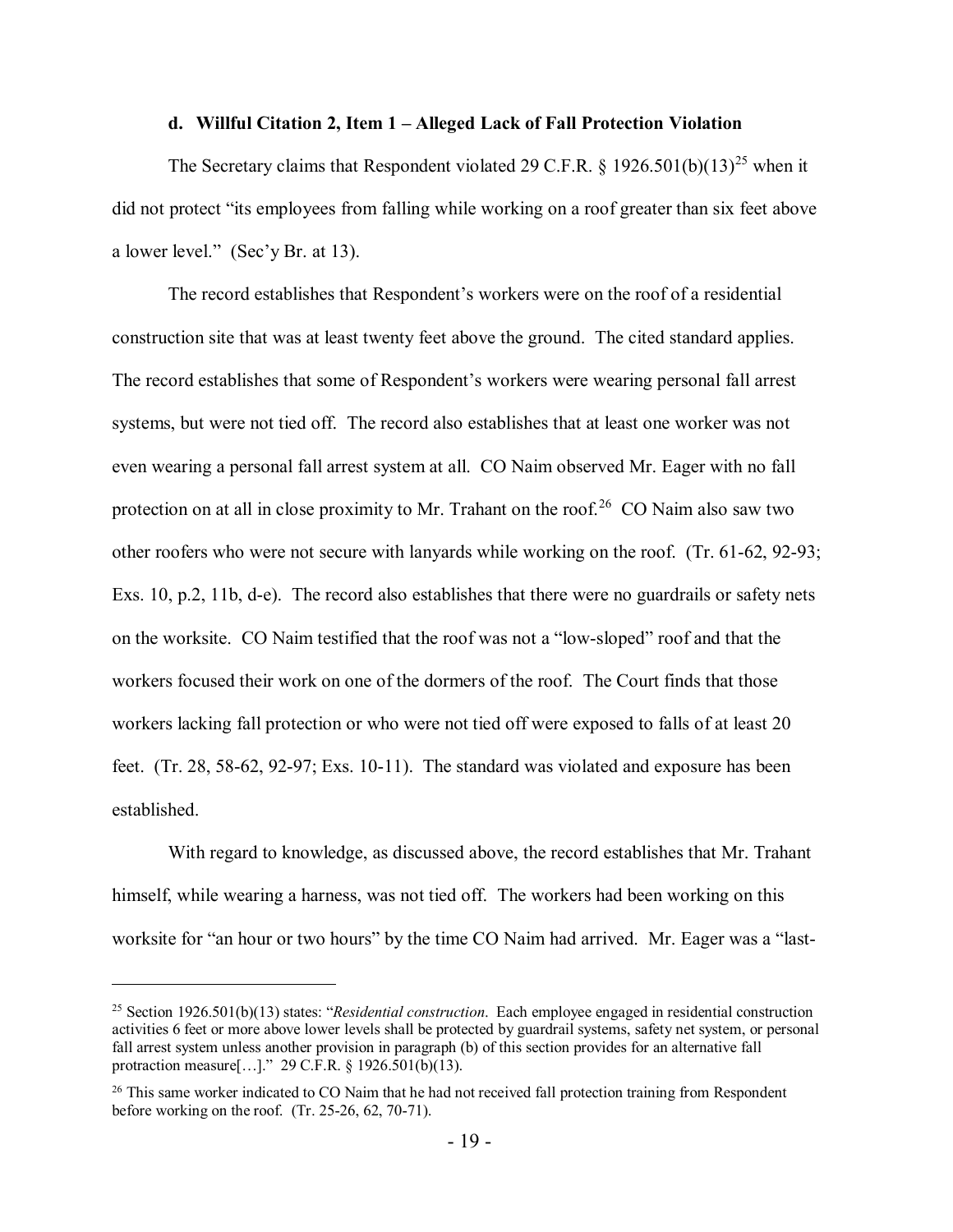minute" hire who was not issued a harness by Respondent before he started working on the roof. Mr. Trahant was working on the roof alongside these employees. It would have been obvious to Mr. Trahant that employees were not properly tied off or lacked fall protection. (Tr. 24, 61-64, 71-73). This evidence supports a finding of actual knowledge by Mr. Trahant and therefore by Respondent, by imputation. *P. Gioioso*, 675 F.3d at 73.

The Secretary claims that this citation item is properly characterized as willful. (Sec'y Br. at 14-15). "The hallmark of a willful violation is the employer's state of mind at the time of the violation—an 'intentional, knowing, or voluntary disregard for the requirements of the Act or ... plain indifference to employee safety.' " *Kaspar Wire Works, Inc.*, 18 BNA OSHC 2178, 2181 (No. 90-2775, 2000) (citation omitted), *aff'd*, 268 F.3d 1123 (D.C. Cir. 2001).

[I]t is not enough for the Secretary to show that an employer was aware of conduct or conditions constituting the alleged violation; such evidence is already necessary to establish any violation .... A willful violation is differentiated by heightened awareness of the illegality of the conduct or conditions and by a state of mind of conscious disregard or plain indifference ....

*Hern Iron Works, Inc.*, 16 BNA OSHC 1206, 1214 (No. 89-433, 1993); *see also Brock v.* 

*Morello Bros. Constr.*, 809 F.2d 161, 163–64 (1st Cir. 1987) ("Although the meaning of this

word varies in different statutory contexts, courts have consistently held that it refers to a state

of mind that differs from 'intentional' in that it implies some form of awareness, not simply of

the forbidden conduct, but also of the statute or rule that forbids it.").

There must be evidence that an employer knew of an applicable standard or provision prohibiting the conduct or condition and consciously disregarded the standard. Without such evidence of familiarity with the standard's terms, there must be evidence of such reckless disregard for employee safety or the requirements of the law generally that one can infer that if the employer had known of the standard or provision, the employer would not have cared that the conduct or conditions violated it.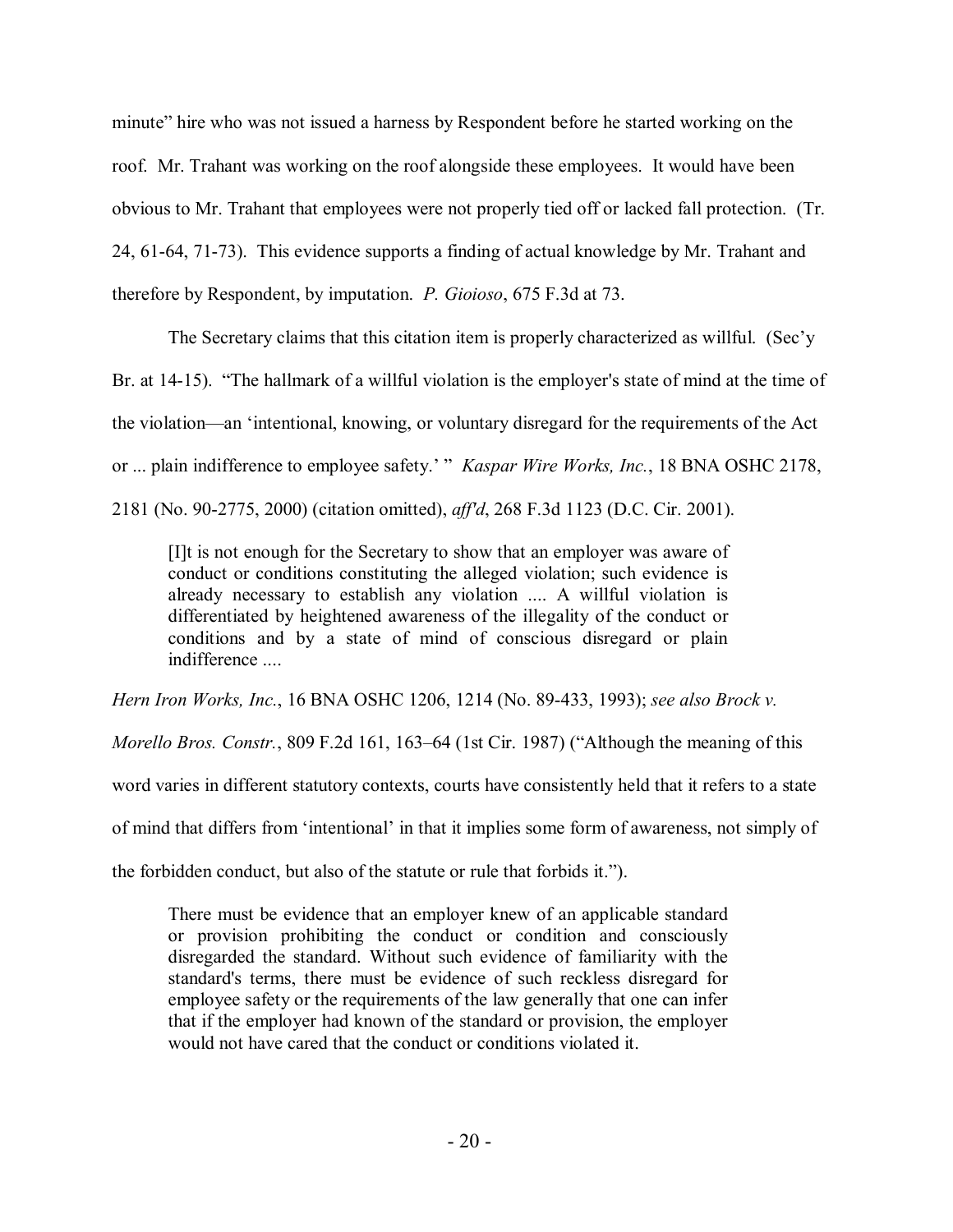*Williams Enters. Inc.*, 13 BNA OSHC 1249, 1257 (No. 85-355, 1987). "[A]n employer's prior history of violations, its awareness of the requirements of the standards, and its knowledge of the existence of violative conditions are all relevant considerations in determining whether a violation is willful in nature." *MJP Constr. Co.*, 19 BNA OSHC 1638, 1648 (No. 98-0502, 2001). "The state of mind of a supervisory employee ... may be imputed to the employer for purposes of finding that the violation was willful." *Branham Sign Co.*, 18 BNA OSHC 2132, 2134 (No. 98-752, 2000).

As the Secretary argues, the record "establishes Mr. Trahant knew that fall protection was required on the worksite, that he allowed employees to be either inadequately protected or not protected at all (as in the case of himself and Mr. Eager), and that he made these decisions while in sight of, and indeed working alongside his unprotected employees." (Sec'y Br. at 15). The record establishes that Respondent has been cited for this same standard twice before - Inspection No. 987538 in August 2014 and Inspection 528579 in July 2012 – supporting a finding that Respondent had a heightened awareness of the requirements of this standard. *MJP Constr. Co.*, 19 BNA OSHC at 1648. (Tr. 64-65; Exs. 12, 14).

The record also establishes that, despite this heightened awareness, Mr. Trahant consciously disregarded the requirements of the standard and acted with plain indifference to his workers' safety. CO Naim testified that Mr. Trahant told him that he knew that fall protection was required, but that this project was "a small job" and he "just wanted to get it done with." Mr. Trahant also told CO Naim that the harness lanyard got in his way and he trips over it. According to CO Naim, Mr. Trahant could not explain why his company's lack of fall protection was not willful, and agreed that it was willful. The Court also notes that Mr. Trahant initially told CO Naim that his workers had just started the job, but then admitted, after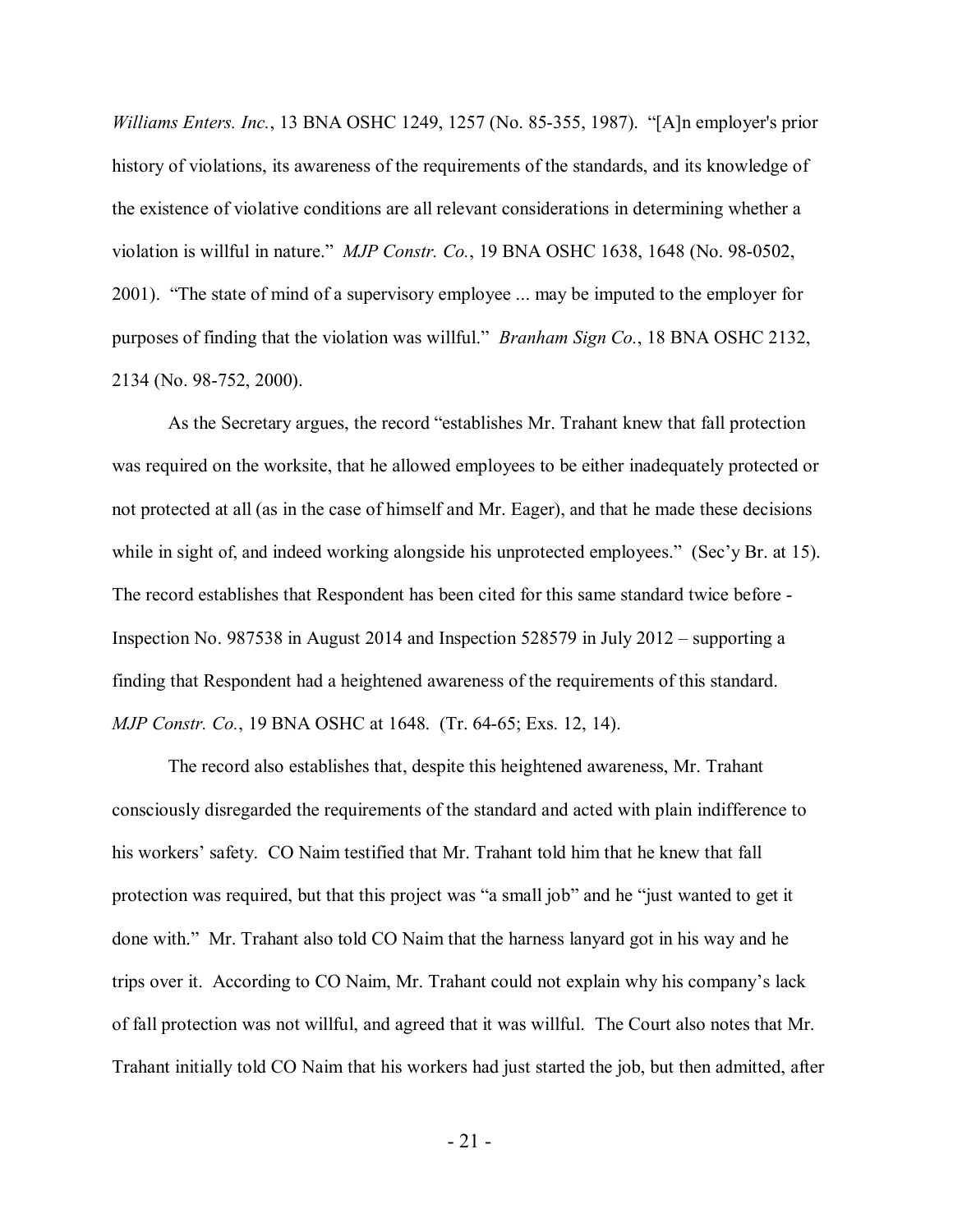CO Naim's doubtful questioning, that they had been working for at least an hour or two before CO Naim arrived. The Court also views Mr. Eager's lack of a harness altogether, all the while working in close proximity to Mr. Trahant for at least an hour, as supporting a willful state of mind – especially because he was Mr. Trahant's relative and a "last minute" hire. (Tr. 24-26, 64-71; Ex. 10). Mr. Trahant's willful state of mind regarding lack of fall protection on Respondent's worksite is imputed to Respondent. *Branham Sign Co.*, 18 BNA OSHC at 2134.

This citation item is properly characterized as willful.

#### **e. Repeat Citation 3, Item 1 – Alleged Training Violation**

The Secretary claims that Respondent violated 29 C.F.R. § 1926.503(a)(1)<sup>[27](#page-21-0)</sup> failed "to train employees who were exposed to fall hazards." (Sec'y Br. at 16; Ex. 17)

The record establishes that Respondent's workers on the roof were exposed to a fall hazard of at least 20 feet. These workers, including Mr. Eager, were therefore all required to have fall protection training provided by Respondent. The cited standard applies. CO Naim testified that Mr. Eager did not indicate that Respondent had given him fall protection. (Tr. 70-71; Ex. 10). Although Mr. Trahant told CO Naim that he had "talked" to his workers about fall protection, he did not produce any documentation that showed the subject matter of his talk and whether it included "the hazards of falling" and "the procedures to be followed in order to minimize these hazards." 29 C.F.R. § 1926.503(a)(1). The Court finds, based on Mr. Eager's response to CO Naim's questioning and the absence of training records, that Respondent did not comply with the cited standard. (Tr. 70-72; Ex. 10). *Well Solutions, Inc., Rig No. 30*, 17 BNA OSHC 1211, 1214-15 (No. 91-340, 1995)(holding that the Secretary can rely on "*best* 

<span id="page-21-0"></span><sup>&</sup>lt;sup>27</sup> Section 1926.503(a)(1) states: "Training Program. (1) The employer shall provide a training program for each employee who might be exposed to fall hazards. The program shall enable each employee to recognize the hazards of falling and shall train each employee in the procedures to be followed in order to minimize these hazards." 29 C.F.R. § 1926.503(a)(1).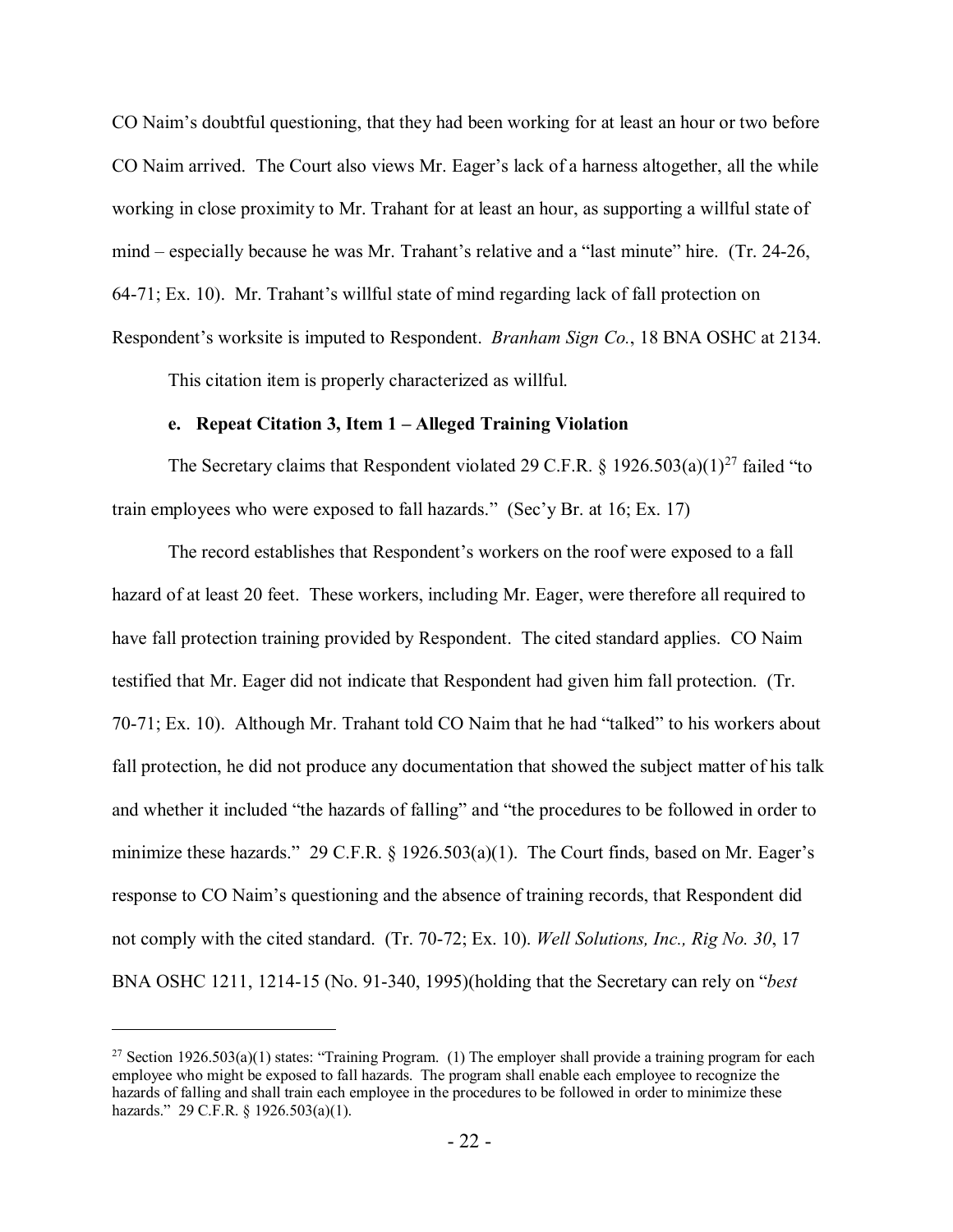*available evidence*" to establish decedents' lack of training and that slim showing of *prima facie* case is sufficient absent rebuttal by party who has "full possession of all the facts.") (Emphasis in original); *see also* 29 C.F.R. § 1926.503(b)(1) (requiring written certification of training); *S. Scrap Materials Co.,* 23 BNA OSHC 1596, 1608 (No. 94-3393, 2011) (noting that standards should be read " ' as a harmonious whole,' " with all parts construed together) (citation omitted).

With regard to exposure, the evidence establishes that at least Mr. Eager was sent up to the rooftop without receiving fall protection training and a harness. The uncontested record further shows that Respondent did not provide Messrs. Steve Wise, Josh Wise, Deleone and Matios, all employees potentially or actually exposed to fall hazards, with training to recognize the hazards of falling and the procedures to be followed in order to minimize these hazards. (Tr. 72; Ex. 17; Sec'y Br. at 16). Exposure has been established. *Bardav, Inc.*, 24 BNA OSHC 2105, 2112 (No. 10-1055, 2014) (concluding that exposure is established for training citation item when worker "engaged in excavation work without first receiving required training") citing *Gen. Motors Corp*., 22 BNA OSHC 1019, 1030 (No. 91-2834E, 2007)(consolidated) ("finding it unreasonable to require that employee be exposed to a hazard before requiring that he be trained to recognize and avoid that hazard.").

With regard to knowledge, the Court finds based on Mr. Eager's statement to CO Naim that Respondent knew that Mr. Eager was not trained before going atop the roof at this worksite. (Tr. 70-71). Mr. Trahant did not produce any evidence to rebut Mr. Eager's statement to CO Naim. *Well Solutions, Inc., Rig No. 30*, 17 BNA OSHC at 1214-15. Respondent is in charge of its training program and so it is in the best position to know who is trained and who is not. *Pressure Concrete Constr*., 15 BNA OSHC 2011, 2018 (No. 90-2668,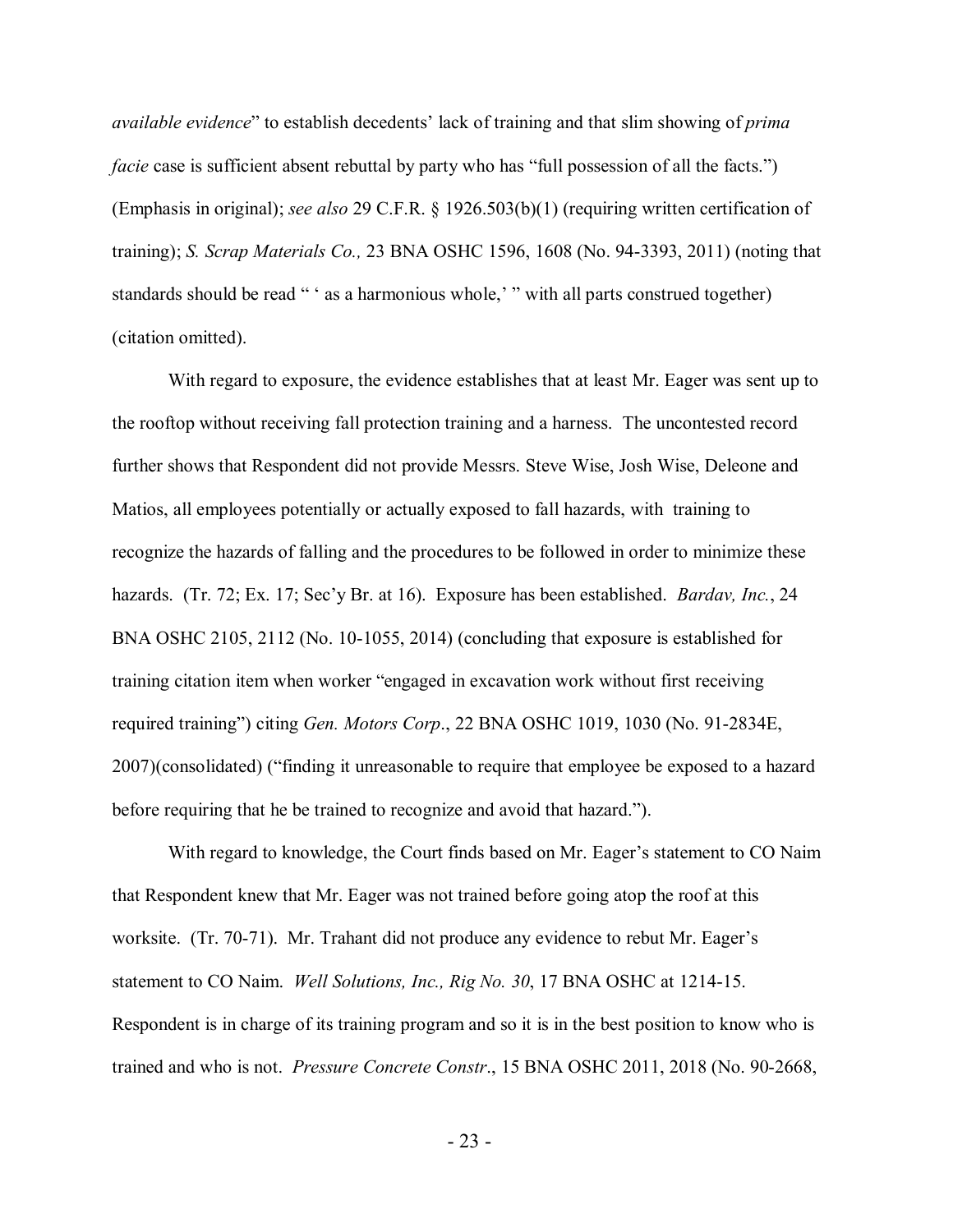1992) ("[t]he fact that [the company] failed to train [employees] in the recognition and avoidance of dangerous conditions establishes that it had at least constructive knowledge of the inadequacy of its training program."). Knowledge has been established.

This citation item is affirmed.

 $\overline{a}$ 

The Secretary argues that this citation item is properly classified as repeat. "[A] violation is repeated if, at the time of the alleged repeated violation, there was a Commission final order against the same employer for a substantially similar violation." *Capform*, 16 BNA OSHC 2040, 2045 (No. 91-1613, 1994). In discussing this further at the trial level, Judge Salyers noted that "Under this doctrine, the Secretary establishes a prima facie case of similarity by showing that both violations are of the same standard." *Capform*, No. 91-1613, 1992 WL 394732 at \*9 (O.S.H.R.C.A.L.J. Dec. 24, 1992). The employer then has the burden of rebutting the evidence of similarity.[28](#page-23-0) *Stone Container Corp.*, 14 BNA OSHC 1757, 1762 (No. 88-310, 1990). "[T]he principal factor in determining whether a violation is repeated is whether the two violations resulted in substantially similar hazards." *Amerisig Se., Inc.*, 17 BNA OSHC 1659, 1661 (No. 93-1429, 1996). " '[S]ubstantially similar' must be defined sufficiently narrowly that the citation for the first violation placed the employer on notice of the need to take steps to prevent the second violation." *Caterpillar, Inc. v. Herman*, 154 F.3d 400, 403 (7th Cir. 1998).

As noted above, Respondent was cited for this same standard, 29 C.F.R.

§ 1926.503(a)(1), in a citation issued three months prior on another one of Respondent's

<span id="page-23-0"></span><sup>&</sup>lt;sup>28</sup> Respondent has not attempted to show any dissimilarity between the cited violation at issue and the previous violation that was not contested and had become a final order on September 16, 2014. Respondent failed to rebut any of the Secretary's evidence since it failed to appear at the trial, proffer any trial exhibits, or file any posthearing brief. *See Woodmansee,* 24 BNA OSHC 1422, 1424 (No. 11-1851, 2012) (ALJ) (evidence produced by the Secretary is uncontested where the employer failed to appear at the hearing, proffer any trial exhibits, or file any post-hearing brief.).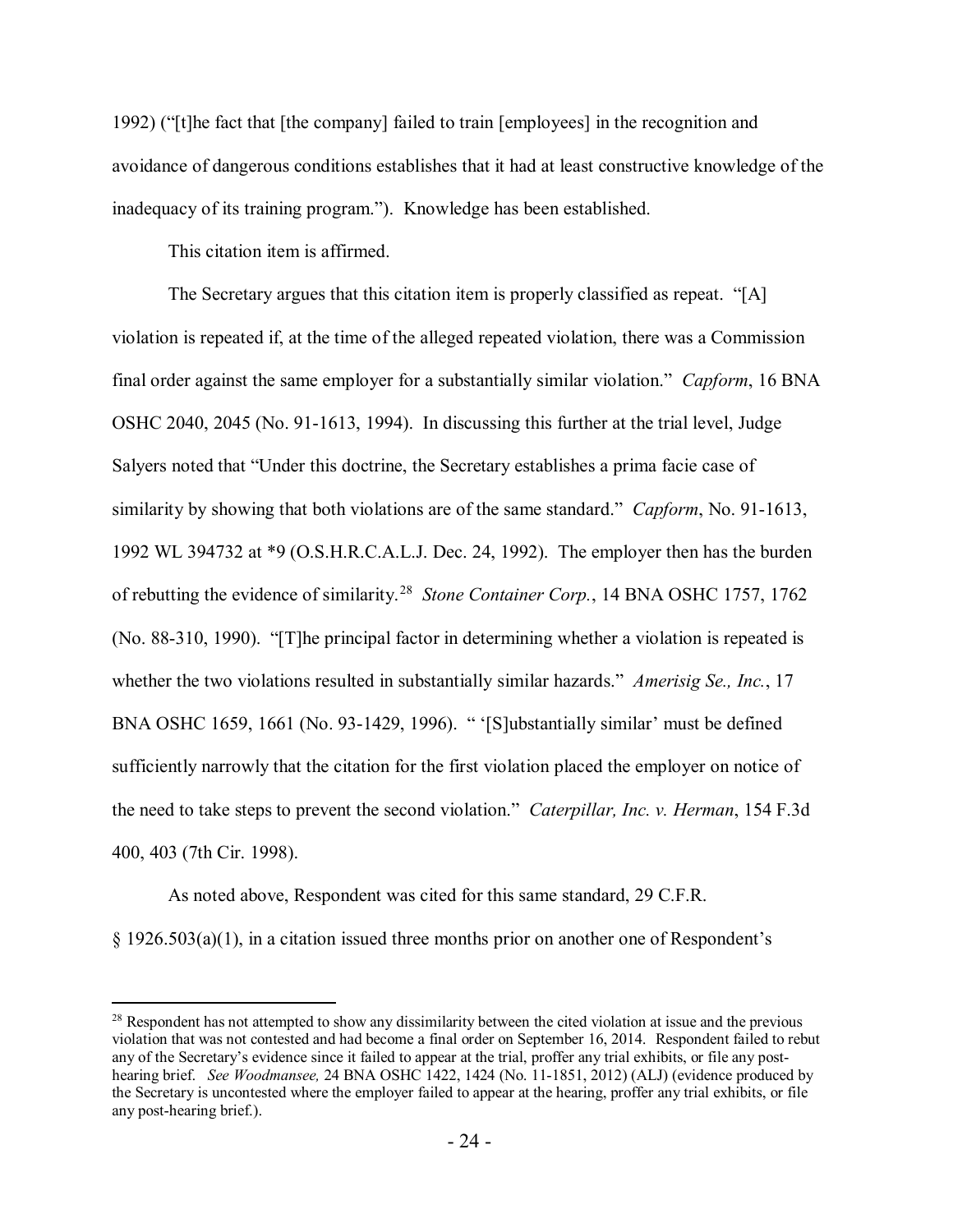worksites located in Revere, Massachusetts. (Tr. 72-77; 98-99; Exs. 3, 19-20). Because Respondent did not file a timely notice of contest for that citation, the citation of the same standard became a final order of the Commission on September 16, 2014, over a month before the inspection at issue in this case. (Tr. 75). *See* OSHA Inspection No. 987538 Citation; *see also* 29 U.S.C. § 659(a). The Secretary has established a *prima facie* case of similarity between the violation here and the violation on the previous worksite.<sup>[29](#page-24-0)</sup> *Capform*, 16 BNA OSHC at 2045. The Court finds that the violation is properly characterized as repeat.

#### **II. Penalties**

"Section 17(j) of the [OSH] Act, 29 U.S.C.  $\S$  666(j), requires that when assessing

penalties, the Commission must give 'due consideration' to four criteria: the size of the

employer's business, gravity of the violation, good faith, and prior history of violations." *Hern* 

*Iron Works, Inc.*, 16 BNA OSHC at 1624. When determining gravity, typically the most

important factor, the Commission considers the number of exposed employees, the duration of

their exposure, whether precautions could have been taken against injury, and the likelihood of

injury. *Id.* When evaluating good faith:

[T]he Commission focuses on a number of factors relating to the employer's actions, 'including the employer's safety and health program and its commitment to assuring safe and healthful working conditions[,]' in determining whether an employer's overall efforts to comply with the

<span id="page-24-0"></span> $\overline{a}$  $^{29}$  The Court finds that the final order date of the predicate violation upon which this repeat characterization is based is still September 16, 2014, despite Respondent's March 2, 2015 "late notice of contest" filing. This is so because this same Court analyzed the March 2, 2015 filing under Federal Rule of Civil Procedure 60(b), which is aptly entitled "Grounds for Relief from a Final Judgement, Order, or Proceeding." *William Trahant, Jr., Construction, Inc.*, "Order Granting Complainant's Motion to Dismiss Untimely Notice of Contest," (Docket No. 15-0384, June 29, 2015). The Court also makes this finding based on guidance from *Caterpillar, Inc. v. Herman*, 154 F.3d 400, 403 (7th Cir. 1998), in which the purpose of a repeat was explained to show that the employer must have notice of the need to take steps to prevent a subsequent violation. The Court finds that Respondent was on notice, a full month before the inspection at issue here, of the exact same standard that it violated, and therefore Respondent knew, after September 16, 2014 and on or before October 27, 2014, that it had to train its employees in fall protection before sending them up to a rooftop to work. This finding is exacerbated by the fact that Mr. Eager was a "last minute" hire and was not even wearing a harness while working on the rooftop at least 20 feet off the ground in close proximity to Mr. Trahant without first receiving adequate training. (Tr. 71).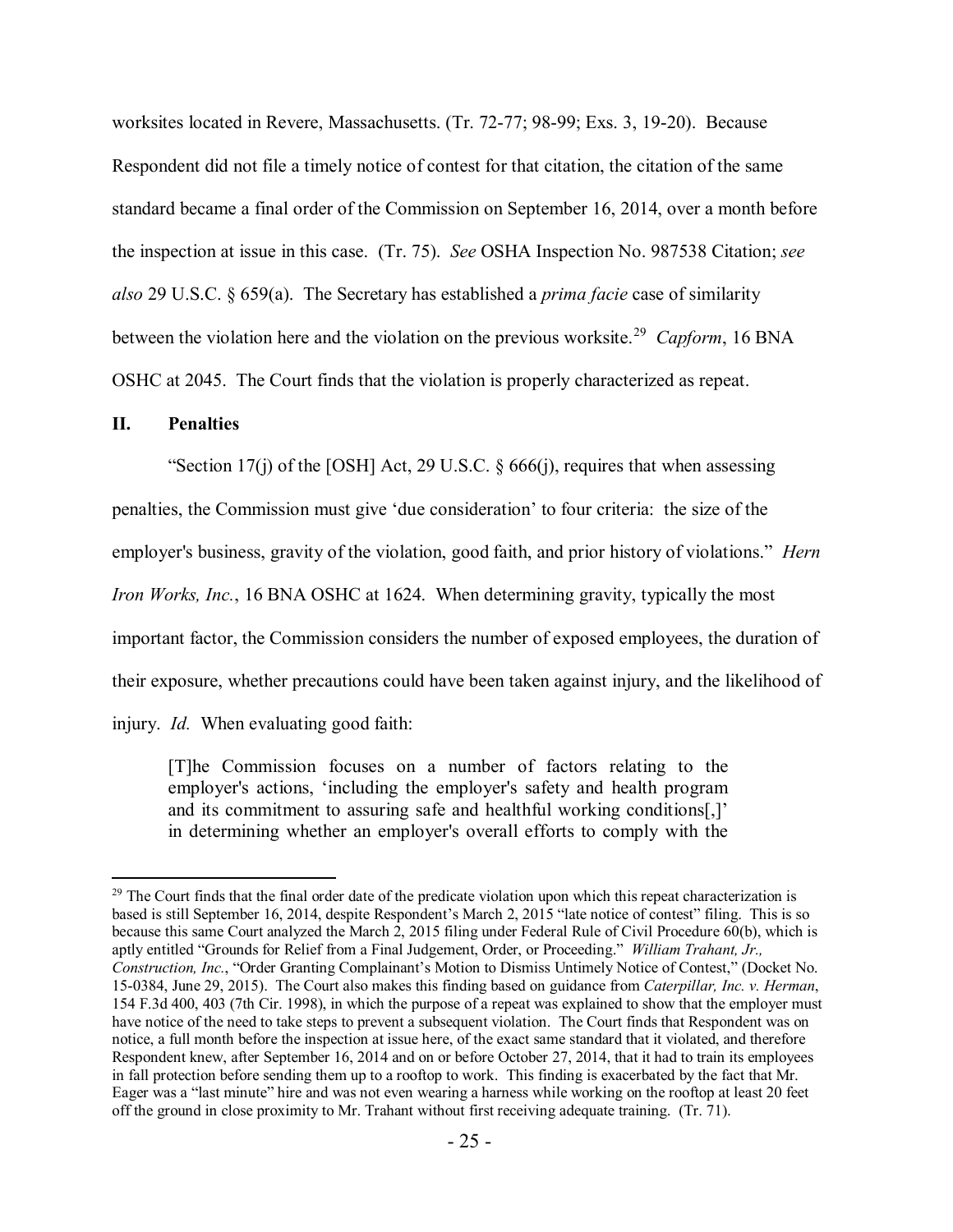OSH Act and minimize any harm from the violations merit a penalty reduction.

*Monroe Drywall Constr., Inc.*, 24 BNA OSHC 1209, 1211 (No. 12-0379, 2013) (citations omitted). The Commission is the "final arbiter" of penalties. *Hern Iron Works,* 16 BNA OSHC at 1622 (citation omitted).

For serious Citation 1, Item 1, the hardhat violation, the Secretary proposed a penalty of \$3,080. For serious Citation 1, Item 2, the anchorage violation, the Secretary proposed a penalty of \$3,080. For serious Citation 1, Item 3, the ladder violation, the Secretary proposed a penalty of \$2,200. For willful Citation 2, Item 1, the fall protection violation, the Secretary proposed a penalty of \$30,800. For repeat Citation 3, Item 1, the training violation, the Secretary proposed a penalty of \$4,400.

For each of these penalty calculations, the Secretary applied a 60% reduction to account for Respondent's small size, a 10% increase due to Respondent's prior history of OSHA violations, and no reduction for good faith. CO Naim testified that Respondent has approximately 10-12 employees, and was not aware of any other employees.<sup>30</sup> CO Naim did not recommend a good faith reduction because "Mr. Trahant did not have a safety and health program." (Tr. 37-40, 49-51, 55-56, 68-70, 78-79, 83-86, 94-96; Sec'y Br. at 1).

The Court agrees with the Secretary's approach to these factors. *See Daniel Crowe Roof Repair*, 23 BNA OSHC at 2017 (a company's failure to provide its roofers with any form of fall protection or training demonstrates that it is not entitled to any credit for good faith in the penalty assessment.). The Court also finds that the gravity of these violations is high. All of the safety hazards here had a high likelihood of injury and could have been readily

<span id="page-25-0"></span> $30$  Mr. Trahant told CO Naim that all of the workers at the worksite worked for Respondent. (Tr. 83).